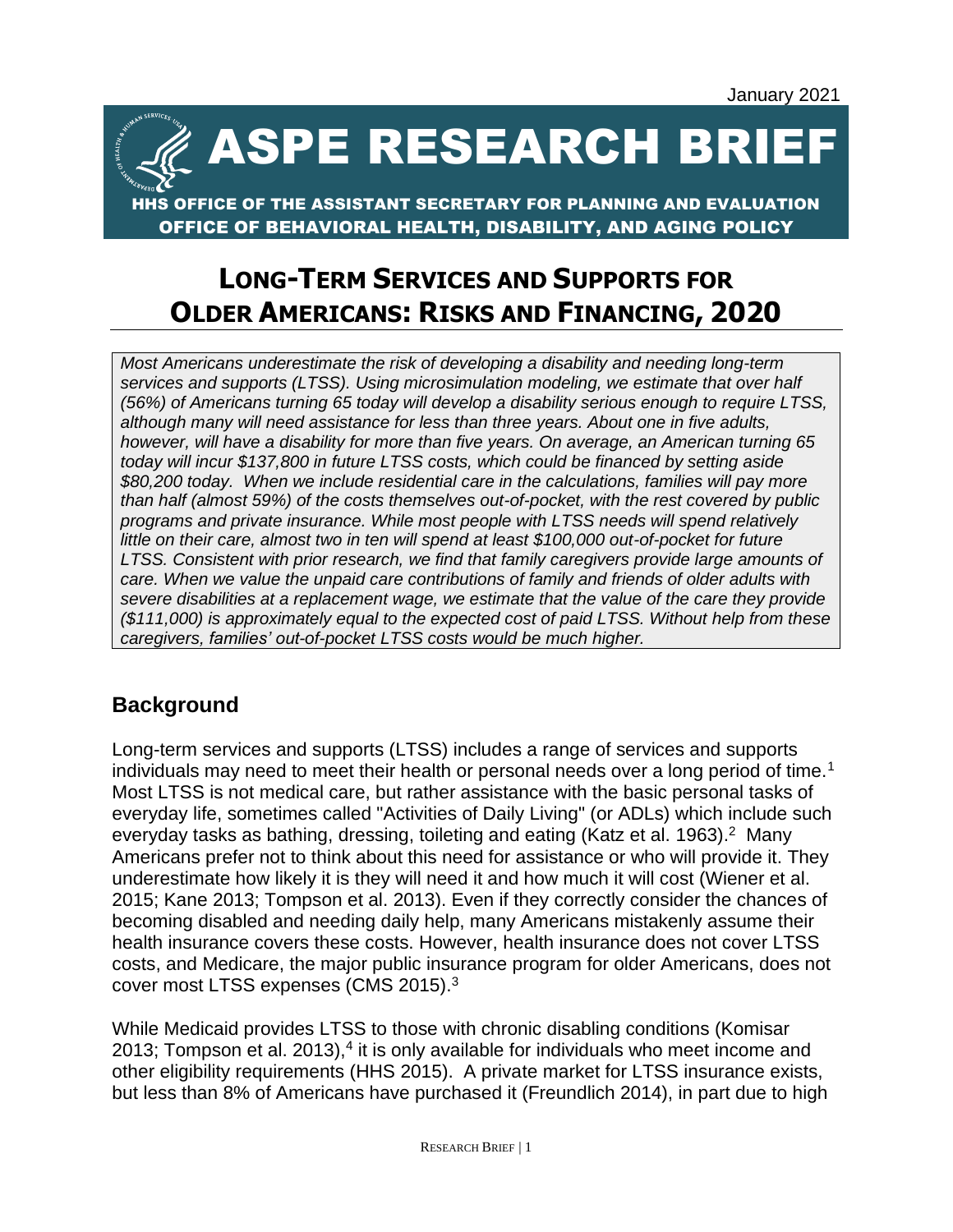and rising premiums, and exit of insurers from the market (Scism 2015). Sales figures from recent years suggest there has been stagnation, or even decline, in the market (Cohen 2016; Schmitz and Giese 2019; Ujvari 2018). In 2018, just 276,000 people received benefits from long-term care insurance (LTCI) and about 6.58 million people- less than 6% of the population ages 50 and older--had a long-term care policy (NAIC 2019). For some older adults, the costs of LTSS are likely to outstrip retirement savings. Researchers at the Employee Benefit Research Institute found that projected LTSS expenses greatly contributed to projections of retirement deficits (VanDerhei 2015).

As the United States population ages, a growing number of older adults will likely need and use LTSS. Most Americans who receive paid LTSS pay some share out-of-pocket. Those with longer spells may pay out-of-pocket until they qualify for Medicaid. Reliance on Medicaid for those that cannot afford the full costs of LTSS may result in increased federal and state spending for LTSS. According to projections produced by the Congressional Budget Office, due to population growth, LTSS expenses (including all paid care, Medicaid and other private and public sources of payment, including Medicare payments for post-acute services) could more than double from 1.3% of gross domestic product (GDP) in 2010 to 3% of GDP in 2050 if the rate of functional limitations among those age 65 and older remains constant (Hagen 2013).

This Brief presents information about the risk of needing care and associated costs to provide context for policymakers and others considering LTSS financing proposals. A microsimulation model was used to describe the future care needs of Americans. This model projected what percentage of older adults will develop a disability, have LTSS needs, use paid LTSS, and among those that use paid LTSS, how much they use and for how long. It estimates care costs, and how they would be financed under current policies. Microsimulation modeling provides not only the average likelihood of these outcomes, but also describes the distribution of these needs and costs. Throughout this Brief we focus on significant disabilities that result in LTSS needs at the threshold for benefits under a tax-qualified LTCI policy, set in the Health Insurance Portability and Accountability Act (HIPAA): a need for assistance with at least two ADLs<sup>5</sup> that is expected to last at least 90 days or need for substantial supervision for health and safety threats due to severe cognitive impairment (SCI).<sup>6</sup> Stallard (2011) notes that HIPAA does not count ADL limitations that can be resolved with special equipment (e.g., wheelchairs, walkers, handrails, ramps, catheters, and related devices). Estimates of disability prevalence are higher when we include those with less severe disabilities and those that can be resolved with special equipment.

# **Methods**

The findings in this Brief--an update of our revised 2016 Research Brief--are derived from analyses using the Urban Institute's Dynamic Simulation of Income Model 4 (*DYNASIM4*), a microsimulation model designed to analyze retirement and aging issues over time. Starting with a representative sample of individuals and families, the model "ages" cohorts year-by-year, simulating such demographic events as births, deaths, marriages and divorces, and such economic and health events as labor force participation, earnings, hours of work, disability onset and recovery, retirement, and use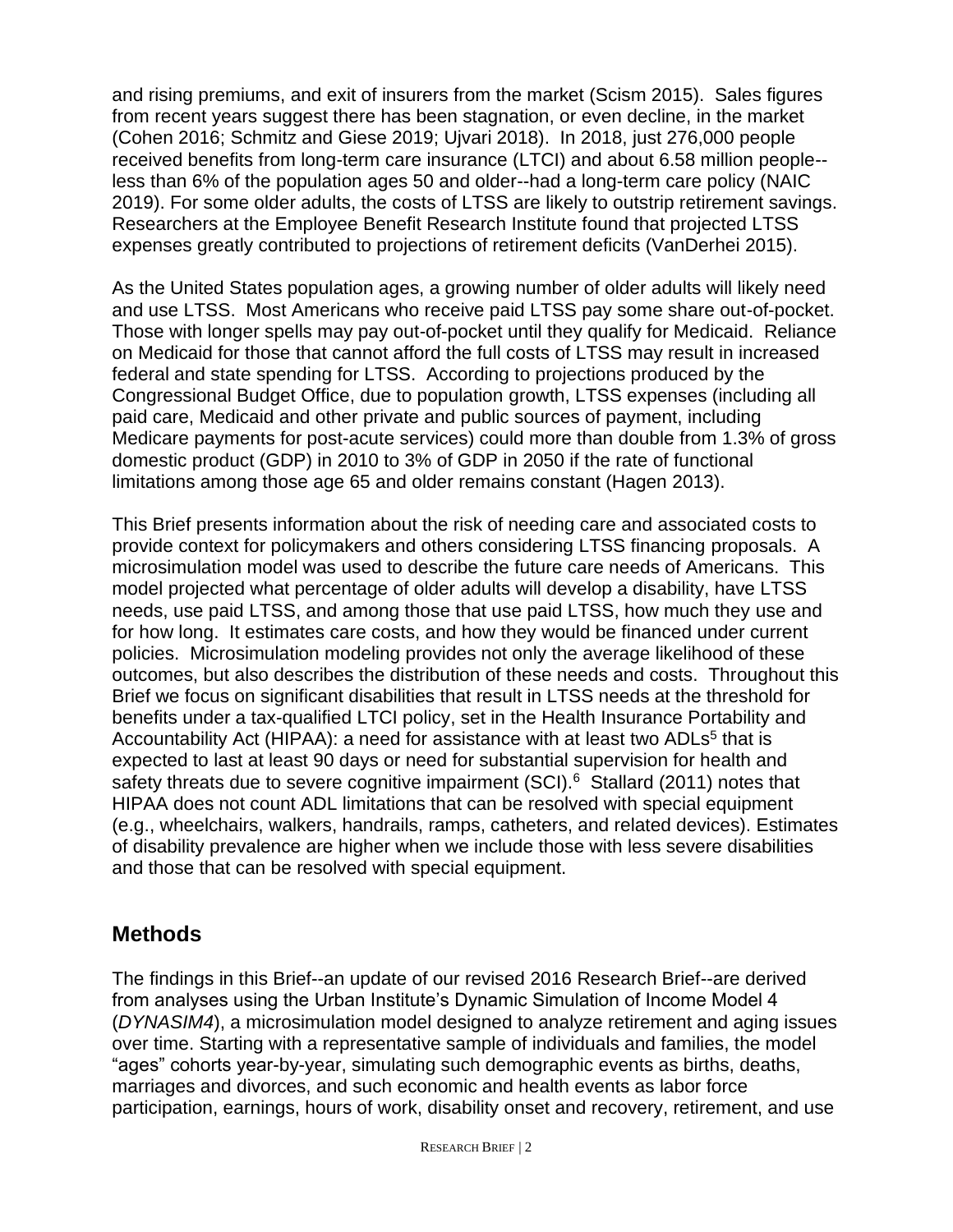and costs of LTSS based on demographic and other characteristics of the population.<sup>7</sup> As the model ages the population, it calibrates many key demographic and economic outcomes to the intermediate assumptions of the Social Security and Medicare Trustees' Reports (Board of Trustees, Federal Old-Age and Survivors Insurance and Federal Disability Insurance Trust Funds 2019; Boards of Trustees, Federal Hospital Insurance and Federal Supplementary Medical Insurance Trust Funds 2019). Data to inform the model are drawn from the Health and Retirement Study (HRS), specifically in the areas of health, disability status (including limitations in ADLs and instrumental activities of daily living [IADLs] and cognitive impairment), LTSS use, and private LTCI coverage.<sup>8</sup> Because we rely on historic data and 2019 trustees report assumptions, the projections do not account for the 2020 novel coronavirus outbreak's on-going demographic and economic effects.

#### **BOX 1: Should We Include Medicare as a Payer for LTSS?**

Many adults are confused about whether Medicare covers personal assistance if they develop LTSS needs (also referred to as long-term care needs).

The Centers for Medicare & Medicaid Services (CMS) is quite clear about Medicare policies on in its website [\(https://www.medicare.gov/coverage/long-term-care\)](https://www.medicare.gov/coverage/long-term-care), which states the following:

- "Medicare doesn't cover long-term care (also called custodial care), if that's the only care you need. Most nursing home care is custodial care."
- "You pay 100% for non-covered services, including most long-term care."
- "Long-term care is a range of services and support for your personal care needs. Most long-term care isn't medical care. Instead, most long-term care is help with basic personal tasks of everyday life, sometimes called activities of daily living."

Because Medicare does not cover LTSS when it is the only care people need, some analysts exclude Medicare when describing who pays for LTSS (Hado and Komisar 2019). However, several prominent government publications describe Medicare as an important LTSS payer (Hagen 2013; Colello 2017) and include all Medicare services delivered in certain settings as LTSS. They choose to do so because National Health Expenditure Accounts (NHEA) data enable researchers to determine the settings in which care is delivered, but not to determine whether the care is non-medical; disaggregation is challenging.

In a departure from our 2016 brief, we follow Hado and Komisar (2019) and do not include any incidental care that Medicare pays for in our projections in this 2020 Brief.

Current and past LTSS prices are set equal to average or median prices reported in the literature by state of residence, setting (home care, residential care, nursing home), and whether Medicaid is the payer (Genworth 2019; Fossett and Burke 2010; Grabowski et al. 2004; Hansen Hunter and Company 2018; Mollica 2009; Ng et al. 2014). $9$ Importantly, these base projections incorporate the full cost of residential care, including room and board in addition to costs associated with meeting care needs. They also incorporate home care services that families purchase in private transactions, which are rapidly evolving and which some other studies undercount (Doty 2017; HomecarePulse 2019; Newquist, DeLiema and Wilber 2015). Also, the projections exclude services that Medicare pays for that are strictly post-acute (see Box 1). These choices affect comparability with other estimates of LTSS expenses, including our own in 2016, and payer mix. Finally, we value unpaid family care using a replacement cost framework, specifically assigning the state-specific median hourly wage for home care workers for each hour of care for a person with disabilities. Because we focus on care to people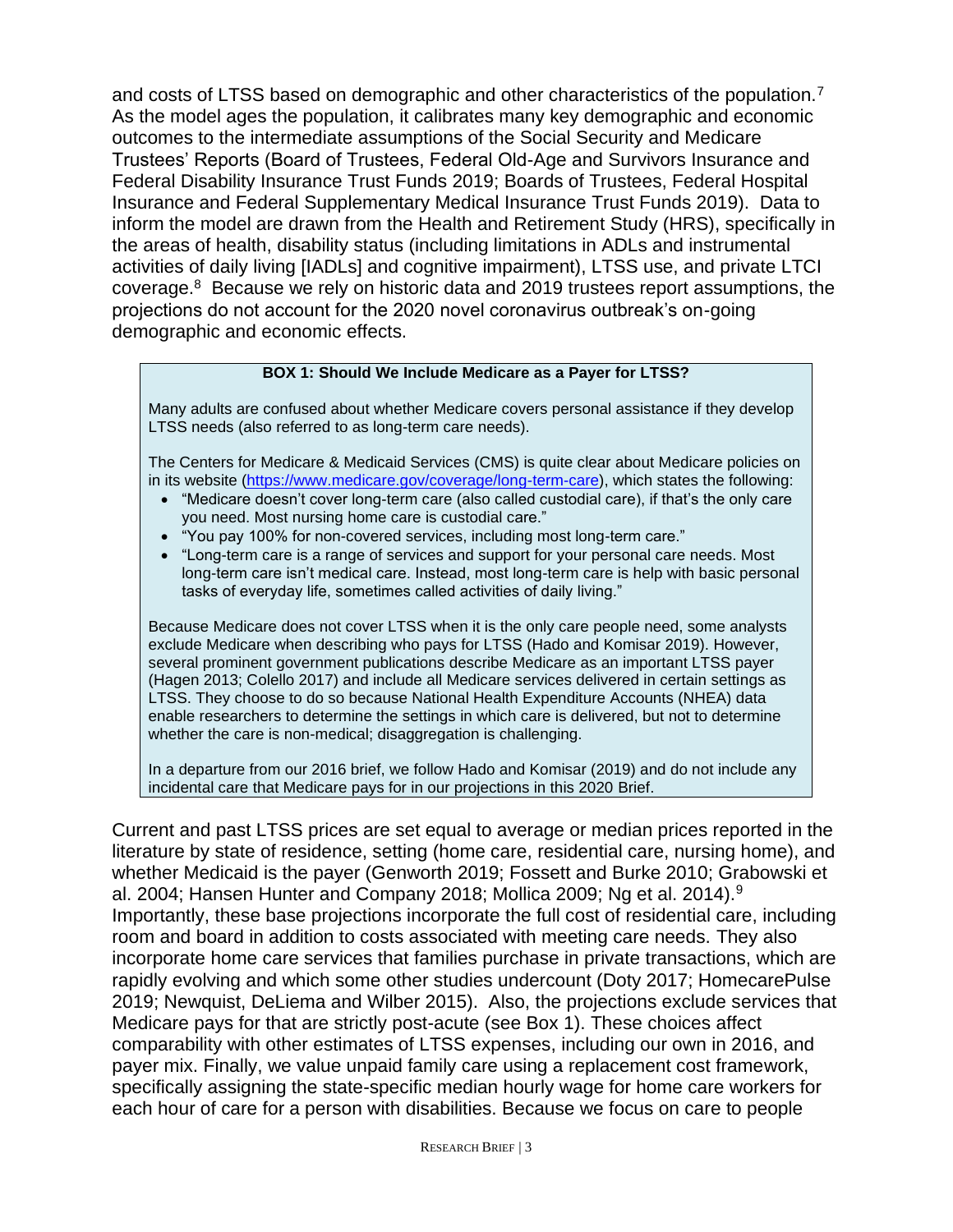with significant disabilities, our estimate is a lower-bound for the value of unpaid family care; assistance is frequently provided to older Americans with lower levels of disability that are not reflected in the total. Additional details about the model's assumptions are available in Favreault and Johnson (2020).

# **Results**

Figure 1 presents projections of the number of persons age 65 and older, including the number with significant levels of disability from 2020 to 2065. As expected, given the aging population, the number with significant disability is expected to grow from 7.2 million to almost 14.3 million. In percentage terms, the share of the aged population with disabilities increases from about 13% to about 15%.



Table 1 displays expected LTSS needs from age 65 to death. It presents life expectancy at age 65 and the mean and distribution of the duration of disability for those turning 65 in 2020-2024.<sup>10</sup> The typical person in this cohort who is alive at age 65 can expect to live another 20.5 years. Fifty-six percent can anticipate having at least some needs for LTSS; 10% are expected to have needs that last less than a year, and about 22% are expected to have needs that extend beyond five years. It is important to bear in mind that estimates such as these are sensitive to one's definition of disability. Many people whose disabilities do not reach higher levels of significance still need and use LTSS. With a more expansive definition, for example one that includes those with one ADL limitation and/or multiple IADLs limitations, the number of people with LTSS needs would be significantly higher (Kemper, Komisar and Alecxih 2005/2006; Freedman and Spillman 2014).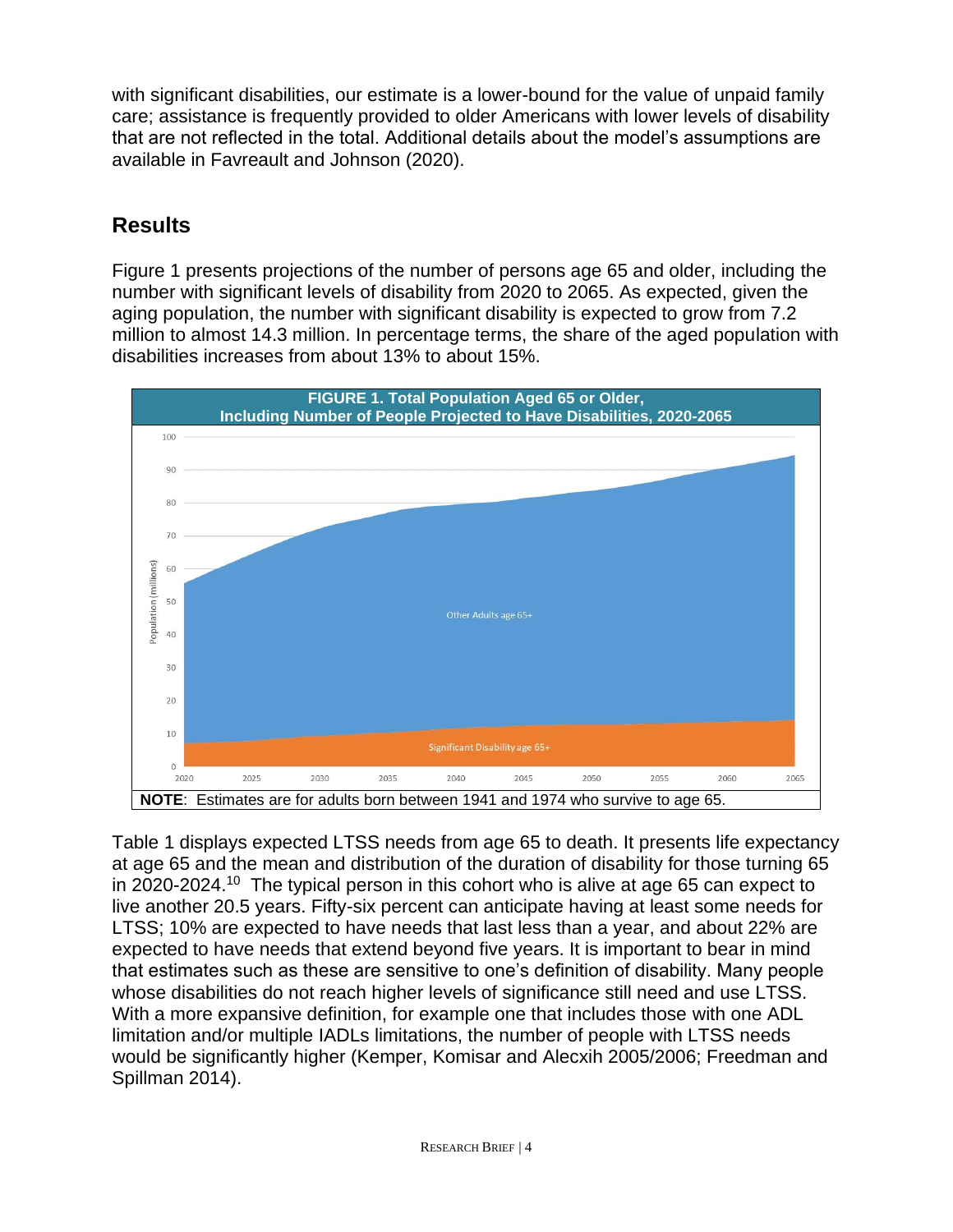|                                 | TABLE 1. Projected Need for LTSS for Persons Turning 65 in 2020-2024,<br>by Gender, Income Quintile and Self-Reported Health Status at Age 65 |                                       |                                                                 |                                        |                             |         |                               |                           |          |  |  |  |
|---------------------------------|-----------------------------------------------------------------------------------------------------------------------------------------------|---------------------------------------|-----------------------------------------------------------------|----------------------------------------|-----------------------------|---------|-------------------------------|---------------------------|----------|--|--|--|
|                                 | Life                                                                                                                                          | Average                               | Average                                                         | <b>Percent</b>                         | <b>Distribution for All</b> |         |                               |                           |          |  |  |  |
|                                 | <b>Expectancy</b><br>at Age 65 (full<br>population)                                                                                           | Years of<br><b>LTSS Need</b><br>(all) | Years of<br><b>LTSS Need</b><br><b>Given Any</b><br><b>Need</b> | with Any<br><b>LTSS</b><br><b>Need</b> | <b>None</b>                 | <1 Year | $1.00 - 1.99$<br><b>Years</b> | 2.00-4.99<br><b>Years</b> | >5 Years |  |  |  |
| Total                           | 20.5                                                                                                                                          | 2.8                                   | 5.0                                                             | 56.2                                   | 43.8                        | 10.3    | 8.7                           | 15.2                      | 21.9     |  |  |  |
| Gender                          |                                                                                                                                               |                                       |                                                                 |                                        |                             |         |                               |                           |          |  |  |  |
| Men                             | 19.1                                                                                                                                          | 2.3                                   | 4.5                                                             | 50.9                                   | 49.1                        | 9.9     | 8.7                           | 14.2                      | 18.0     |  |  |  |
| Women                           | 21.7                                                                                                                                          | 3.2                                   | 5.3                                                             | 61.1                                   | 38.9                        | 10.7    | 8.7                           | 16.2                      | 25.6     |  |  |  |
|                                 | Income Quintile at Age 65                                                                                                                     |                                       |                                                                 |                                        |                             |         |                               |                           |          |  |  |  |
| Lowest                          | 17.7                                                                                                                                          | 3.4                                   | 5.6                                                             | 61.6                                   | 38.4                        | 10.7    | 8.5                           | 14.2                      | 28.3     |  |  |  |
| Second                          | 19.3                                                                                                                                          | 3.0                                   | 5.2                                                             | 57.3                                   | 42.7                        | 9.5     | 9.8                           | 14.9                      | 23.1     |  |  |  |
| Middle                          | 20.2                                                                                                                                          | 2.8                                   | 4.9                                                             | 55.8                                   | 44.2                        | 11.4    | 9.1                           | 14.3                      | 21.0     |  |  |  |
| Fourth                          | 21.0                                                                                                                                          | 2.5                                   | 4.7                                                             | 53.1                                   | 46.9                        | 10.2    | 8.3                           | 15.4                      | 19.2     |  |  |  |
| Highest                         | 23.1                                                                                                                                          | 2.5                                   | 4.6                                                             | 54.1                                   | 45.9                        | 10.0    | 8.1                           | 16.8                      | 19.3     |  |  |  |
| <b>Health Status at Age 65</b>  |                                                                                                                                               |                                       |                                                                 |                                        |                             |         |                               |                           |          |  |  |  |
| Excellent                       | 22.3                                                                                                                                          | 2.6                                   | 4.8                                                             | 55.4                                   | 44.7                        | 10.3    | 8.8                           | 15.2                      | 21.0     |  |  |  |
| Very good                       | 21.6                                                                                                                                          | 2.7                                   | 5.0                                                             | 53.9                                   | 46.1                        | 10.3    | 8.5                           | 13.8                      | 21.4     |  |  |  |
| Good                            | 20.1                                                                                                                                          | 2.8                                   | 5.1                                                             | 55.1                                   | 44.9                        | 9.6     | 8.5                           | 15.4                      | 21.6     |  |  |  |
| Fair/Poor                       | 18.6                                                                                                                                          | 3.0                                   | 5.0                                                             | 60.5                                   | 39.5                        | 11.3    | 9.1                           | 16.8                      | 23.3     |  |  |  |
| <b>Marital Status at Age 65</b> |                                                                                                                                               |                                       |                                                                 |                                        |                             |         |                               |                           |          |  |  |  |
| Married                         | 21.5                                                                                                                                          | 2.6                                   | 4.7                                                             | 55.2                                   | 44.8                        | 10.7    | 8.9                           | 15.7                      | 20.0     |  |  |  |
| Unmarried                       | 19.8                                                                                                                                          | 3.2                                   | 5.4                                                             | 59.0                                   | 41.0                        | 9.8     | 8.7                           | 15.1                      | 25.4     |  |  |  |

LTSS needs vary substantially by subpopulation. The average duration of disability is much higher for women than for men--about 3.2 years for all women as compared to 2.3 year for all men. Among women, 61% are likely to develop a chronic disability, and the share needing at least five years of care is 26%. Similarly, the proportion needing at least five years of care is higher among those in the lowest income quintile at age 65 (28%),<sup>11</sup> and among those reporting fair or poor health at age 65 (23%). Among those who ever develop a disability, the average duration increases to 5.3 years for women and 4.6 years for men, respectively.

| TABLE 2. Projected Use of Paid LTSS for Persons Turning 65 in 2020-2024, by Gender,<br>Income Quintile, Self-Reported Health Status at Age 65, and Marital Status at Age 65 |                      |                         |             |         |                             |               |          |  |  |  |  |
|-----------------------------------------------------------------------------------------------------------------------------------------------------------------------------|----------------------|-------------------------|-------------|---------|-----------------------------|---------------|----------|--|--|--|--|
|                                                                                                                                                                             |                      |                         |             |         |                             |               |          |  |  |  |  |
|                                                                                                                                                                             | <b>Average Years</b> | <b>Percent with Any</b> |             |         | <b>Distribution for All</b> |               |          |  |  |  |  |
|                                                                                                                                                                             | with Paid LTSS       | <b>Paid LTSS Use</b>    | <b>None</b> | <1 Year | 1.00-1.99                   | $2.00 - 4.99$ | >5 Years |  |  |  |  |
|                                                                                                                                                                             | <b>Use</b>           | (all)                   |             |         | <b>Years</b>                | <b>Years</b>  |          |  |  |  |  |
| Total                                                                                                                                                                       | 1.1                  | 47.3                    | 52.7        | 19.7    | 8.3                         | 12.4          | 6.8      |  |  |  |  |
| Gender                                                                                                                                                                      |                      |                         |             |         |                             |               |          |  |  |  |  |
| Men                                                                                                                                                                         | 0.9                  | 41.4                    | 58.6        | 18.4    | 7.9                         | 10.3          | 4.9      |  |  |  |  |
| Women                                                                                                                                                                       | 1.3                  | 52.8                    | 47.2        | 20.9    | 8.8                         | 14.5          | 8.7      |  |  |  |  |
| <b>Income Quintile</b>                                                                                                                                                      |                      |                         |             |         |                             |               |          |  |  |  |  |
| Lowest                                                                                                                                                                      | 1.4                  | 50.1                    | 49.9        | 17.5    | 8.7                         | 14.6          | 9.3      |  |  |  |  |
| Second                                                                                                                                                                      | 1.2                  | 48.3                    | 51.7        | 20.1    | 7.3                         | 12.7          | 8.2      |  |  |  |  |
| Middle                                                                                                                                                                      | 1.1                  | 45.1                    | 54.9        | 19.1    | 7.5                         | 11.5          | 7.0      |  |  |  |  |
| Fourth                                                                                                                                                                      | 0.9                  | 45.3                    | 54.7        | 20.3    | 8.5                         | 11.3          | 5.2      |  |  |  |  |
| Highest                                                                                                                                                                     | 1.0                  | 47.7                    | 52.3        | 20.9    | 9.4                         | 12.2          | 5.2      |  |  |  |  |
| <b>Health Status</b>                                                                                                                                                        |                      |                         |             |         |                             |               |          |  |  |  |  |
| Excellent                                                                                                                                                                   | 1.1                  | 46.0                    | 54.0        | 19.4    | 7.7                         | 12.6          | 6.3      |  |  |  |  |
| Very good                                                                                                                                                                   | 1.1                  | 46.5                    | 53.5        | 19.7    | 8.3                         | 12.1          | 6.5      |  |  |  |  |
| Good                                                                                                                                                                        | 1.1                  | 46.3                    | 53.7        | 19.4    | 8.0                         | 12.2          | 6.8      |  |  |  |  |
| Fair/Poor                                                                                                                                                                   | 1.2                  | 50.1                    | 49.9        | 20.3    | 9.1                         | 13.1          | 7.7      |  |  |  |  |
| <b>Marital Status</b>                                                                                                                                                       |                      |                         |             |         |                             |               |          |  |  |  |  |
| Married                                                                                                                                                                     | 1.0                  | 45.7                    | 54.3        | 20.0    | 8.2                         | 12.0          | 5.6      |  |  |  |  |
| Unmarried                                                                                                                                                                   | 1.3                  | 51.1                    | 48.9        | 19.9    | 8.9                         | 13.5          | 8.9      |  |  |  |  |

Table 2 examines use of paid LTSS for a disability from age 65 onward measured in service days (where one year is 365 days of paid LTSS--regardless of whether all the days occurred in the same calendar year). Of the average 2.8 years that an older adult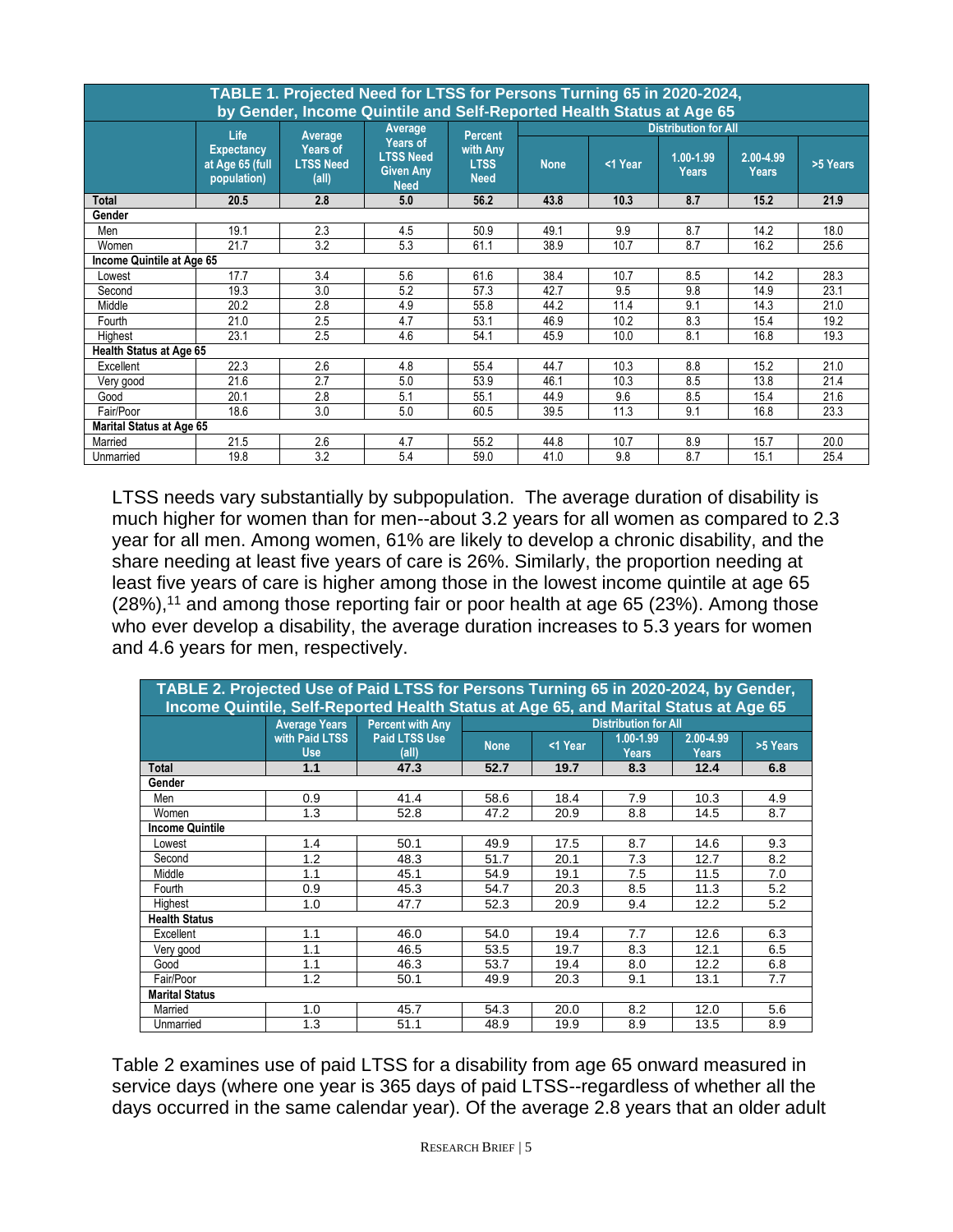will have a severe disability, they will receive paid care for about 1.1 year, and informal caregivers only, such as family and friends, will make up most of the difference.<sup>12</sup> Again, patterns vary by a range of characteristics. For example, people who are unmarried at age 65 use more paid services than those who are married at age 65, an average of 1.3 years compared to 1.0 years. Those that have poorer health or lower income at age 65 use more paid services.

While on average, individuals will need 1.1 years of paid LTSS, 53% of older adults will not use paid LTSS at all. About 20% will use less than a year (measured in service days), and about 7% will use five years or more. These projections are similar to Johnson's (2019) estimates of care use based on recent historic data.

| TABLE 3A. Average Sum (\$2020) of LTSS Expenditures<br>from Age 65 through Death Projected for Adults Turning 65 in 2020-2024                                                                                                                                                                                                                                                                                                           |                |                           |                |                                                       |                |                         |  |  |  |  |
|-----------------------------------------------------------------------------------------------------------------------------------------------------------------------------------------------------------------------------------------------------------------------------------------------------------------------------------------------------------------------------------------------------------------------------------------|----------------|---------------------------|----------------|-------------------------------------------------------|----------------|-------------------------|--|--|--|--|
| Payer                                                                                                                                                                                                                                                                                                                                                                                                                                   |                | <b>Total Expenditures</b> |                | <b>Community-Based</b><br>(includes residential care) |                | <b>Nursing Facility</b> |  |  |  |  |
|                                                                                                                                                                                                                                                                                                                                                                                                                                         | <b>Dollars</b> | <b>Percentage</b>         | <b>Dollars</b> | Percentage                                            | <b>Dollars</b> | <b>Percentage</b>       |  |  |  |  |
| Public                                                                                                                                                                                                                                                                                                                                                                                                                                  | \$53,100       | 38.5%                     | \$12,500       | 22.1%                                                 | \$40,600       | 50.0%                   |  |  |  |  |
| Medicaid                                                                                                                                                                                                                                                                                                                                                                                                                                | 50.800         | 36.9%                     | 12,100         | 21.4%                                                 | 38,700         | 47.7%                   |  |  |  |  |
| <b>Other Public</b>                                                                                                                                                                                                                                                                                                                                                                                                                     | 2.300          | 1.7%                      | 400            | 0.7%                                                  | 1.900          | 2.3%                    |  |  |  |  |
| Private                                                                                                                                                                                                                                                                                                                                                                                                                                 | \$24,700       | 61.5%                     | \$44,100       | 77.9%                                                 | \$40,600       | 50.0%                   |  |  |  |  |
| Out-of-Pocket                                                                                                                                                                                                                                                                                                                                                                                                                           | 80.600         | 58.5%                     | 41.700         | 73.7%                                                 | 38.900         | 47.9%                   |  |  |  |  |
| Private Insurance                                                                                                                                                                                                                                                                                                                                                                                                                       | 4.100          | 3.0%                      | 2.400          | 4.2%                                                  | 1.700          | 2.1%                    |  |  |  |  |
| <b>Total Paid</b>                                                                                                                                                                                                                                                                                                                                                                                                                       | \$137,800      | 100.0%                    | \$56,600       | 100.0%                                                | \$81,200       | 100.0%                  |  |  |  |  |
| <b>SOURCES:</b> Authors' tabulations from DYNASIM4, run id974.<br>NOTES: Residential care is included in community-based, not nursing facilities. LTSS prices are state and setting-<br>specific, based on Genworth (2019), Hansen Hunter and Company PC (2018), and other sources. Nursing home and<br>residential care prices are adjusted for wage inflation; home care prices grow with the average of wage and price<br>inflation. |                |                           |                |                                                       |                |                         |  |  |  |  |

Table 3A and Table 3B present the average sum of expenditures (in 2020 dollars) that could be expected for LTSS from age 65 until death (thus mostly reflecting future years) for the whole population and then for those with a significant level of disability using paid LTSS. The table displays this projected sum of expenditures (from age 65 onward) by setting and payer for those reaching age 65 over the next five years. Unlike many other estimates, the table includes residential care costs and home care that families pay for in private transactions. This differs from the present discounted value (PDV), the amount that an individual would need to set aside at age 65 to pay for LTSS expenses.<sup>13</sup>

| TABLE 3B. Average Sum (\$2020) of Expenditures from Age 65 through Death<br>Projected for Users of Paid LTSS Who Turn 65 in 2020-2024 |                |                           |                                                       |                         |                |                   |  |  |  |  |  |
|---------------------------------------------------------------------------------------------------------------------------------------|----------------|---------------------------|-------------------------------------------------------|-------------------------|----------------|-------------------|--|--|--|--|--|
| <b>Payer</b>                                                                                                                          |                | <b>Total Expenditures</b> | <b>Community-Based</b><br>(includes residential care) | <b>Nursing Facility</b> |                |                   |  |  |  |  |  |
|                                                                                                                                       | <b>Dollars</b> | <b>Percentage</b>         | <b>Dollars</b>                                        | <b>Percentage</b>       | <b>Dollars</b> | <b>Percentage</b> |  |  |  |  |  |
| Public                                                                                                                                | \$121,000      | 42.4%                     | \$33,000                                              | 27.3%                   | \$87,000       | 52.7%             |  |  |  |  |  |
| Medicaid                                                                                                                              | 97.000         | 34.2%                     | 23,000                                                | 19.0%                   | 73,000         | 44.5%             |  |  |  |  |  |
| <b>Other Public</b>                                                                                                                   | 5.000          | 1.6%                      | 1.000                                                 | 0.8%                    | 4.000          | 2.1%              |  |  |  |  |  |
| Private                                                                                                                               | \$163,000      | 57.4%                     | \$88,000                                              | 72.7%                   | \$77,000       | 47.0%             |  |  |  |  |  |
| Out-of-Pocket                                                                                                                         | 156.000        | 54.9%                     | 84.000                                                | 69.4%                   | 74,000         | 45.1%             |  |  |  |  |  |
| Private Insurance                                                                                                                     | 7,000          | 2.5%                      | 4.000                                                 | 3.3%                    | 3,000          | 1.8%              |  |  |  |  |  |
| <b>Total Paid</b>                                                                                                                     | \$278,000      | 100.0%                    | \$114,000                                             | 100.0%                  | \$163,000      | 100.0%            |  |  |  |  |  |

Table 3A and Table 3B combine care that is received at home and that which is received in residential care into a single category of "community care," which is contrasted with institutional care, to provide assistance with a significant level of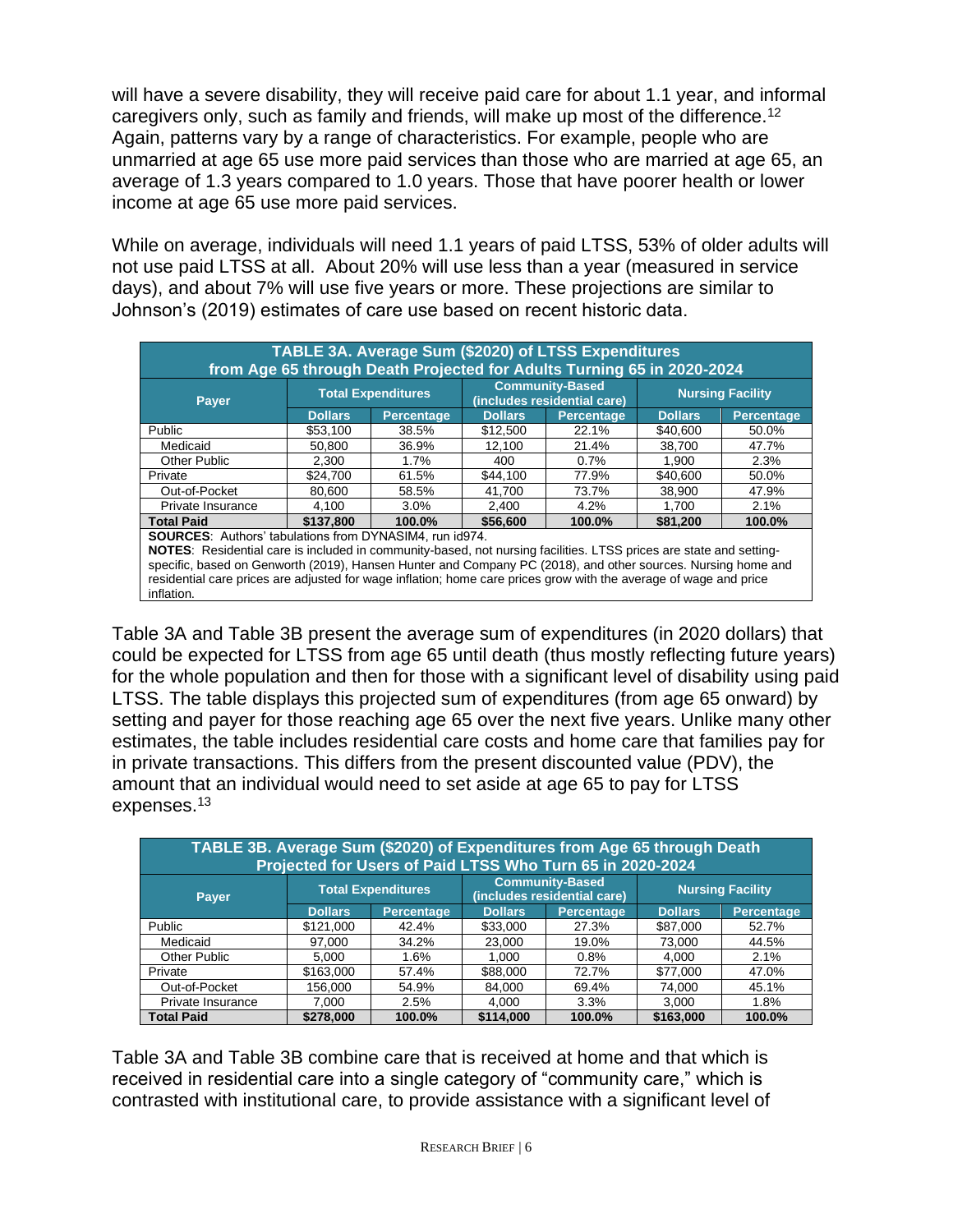disability.<sup>14</sup> On average, about \$137,800 will be spent per person on paid LTSS or \$80,200 in PDV (Table A1).

Medicaid is the largest public payer of LTSS (\$50,800; 37% of total LTSS spending). However, most spending for LTSS is paid for out-of-pocket, averaging about \$80,600, or 59% of total LTSS expenditures. Payer predominance varies by setting, however. For example, Medicaid pays for about half of the total for institutional settings. For community expenses, in contrast, out-of-pocket payments by families comprise the majority, about 74%.<sup>15</sup>

As shown in Table 3B, among those who ever use paid LTSS, the average cost will be about \$278,000 or \$161,400 in PDV (Table A2). Although the costs by payer and setting are higher once we condition on use of LTSS, the distribution is very similar to that shown in Table 3A.

As a large body of literature finds (Reinhard et al. 2019; Spillman et al. 2014), family caregivers are a crucial resource to older adults with disabilities. Many older adults with severe disabilities are able to stay in their homes much longer than they could have on their own (Spillman 2016)--sometimes even until their deaths--because they are supported by family and friends (Spillman, Favreault and Allen 2020). The estimated value of unpaid care is about \$111,000 when including all people, or \$192,600 considering those receiving unpaid care.

| TABLE 4A. Average Sum (\$2020) of Expenditures from Age 65 through Death<br>Projected for Men Turning 65 in 2020-2024 |                |                           |                                                       |                   |                         |                   |  |  |  |  |
|-----------------------------------------------------------------------------------------------------------------------|----------------|---------------------------|-------------------------------------------------------|-------------------|-------------------------|-------------------|--|--|--|--|
| <b>Payer</b>                                                                                                          |                | <b>Total Expenditures</b> | <b>Community-Based</b><br>(includes residential care) |                   | <b>Nursing Facility</b> |                   |  |  |  |  |
|                                                                                                                       | <b>Dollars</b> | <b>Percentage</b>         | <b>Dollars</b>                                        | <b>Percentage</b> | <b>Dollars</b>          | <b>Percentage</b> |  |  |  |  |
| Public                                                                                                                | \$40,500       | 39.5%                     | \$9,700                                               | 21.0%             | \$30,800                | 54.6%             |  |  |  |  |
| Medicaid                                                                                                              | 37,700         | 36.8%                     | 9.400                                                 | 20.3%             | 28.300                  | 50.2%             |  |  |  |  |
| Other Public                                                                                                          | 2,800          | 2.7%                      | 300                                                   | 0.6%              | 2,500                   | 4.4%              |  |  |  |  |
| Private                                                                                                               | \$62,000       | 60.5%                     | \$36,500                                              | 79.0%             | \$25,600                | 45.4%             |  |  |  |  |
| Out-of-Pocket                                                                                                         | 59.200         | 57.8%                     | 34.300                                                | 74.2%             | 25,000                  | 44.3%             |  |  |  |  |
| Private Insurance                                                                                                     | 2,800          | 2.7%                      | 2,200                                                 | 4.8%              | 600                     | 1.1%              |  |  |  |  |
| <b>Total Paid</b>                                                                                                     | \$102,500      | 100.0%                    | \$46,200                                              | 100.0%            | \$56,400                | 100.0%            |  |  |  |  |

Expected LTSS costs are higher for women than for men. Women's costs average \$171,000 (Table 4B) compared to \$102,500 for men (Table 4A). These could be financed by setting aside about \$97,000 for women (Table A5) and about \$62,000 for men (Table A3). However, when we focus on those with any LTSS expenditures, this average jumps to approximately \$309,000 for women and \$236,000 for men (not shown). These estimates are equivalent to about \$176,000 and \$142,000, respectively, in present value terms (Table A6 and Table A4). Part of the reason for women's higher costs is simply their longer life expectancy at age 65 and potential exposure to the need of LTSS. However, another factor is that married women are often younger than their husbands and more likely to be widowed at older ages. Women are thus less likely to receive--and more likely to provide--unpaid spousal care.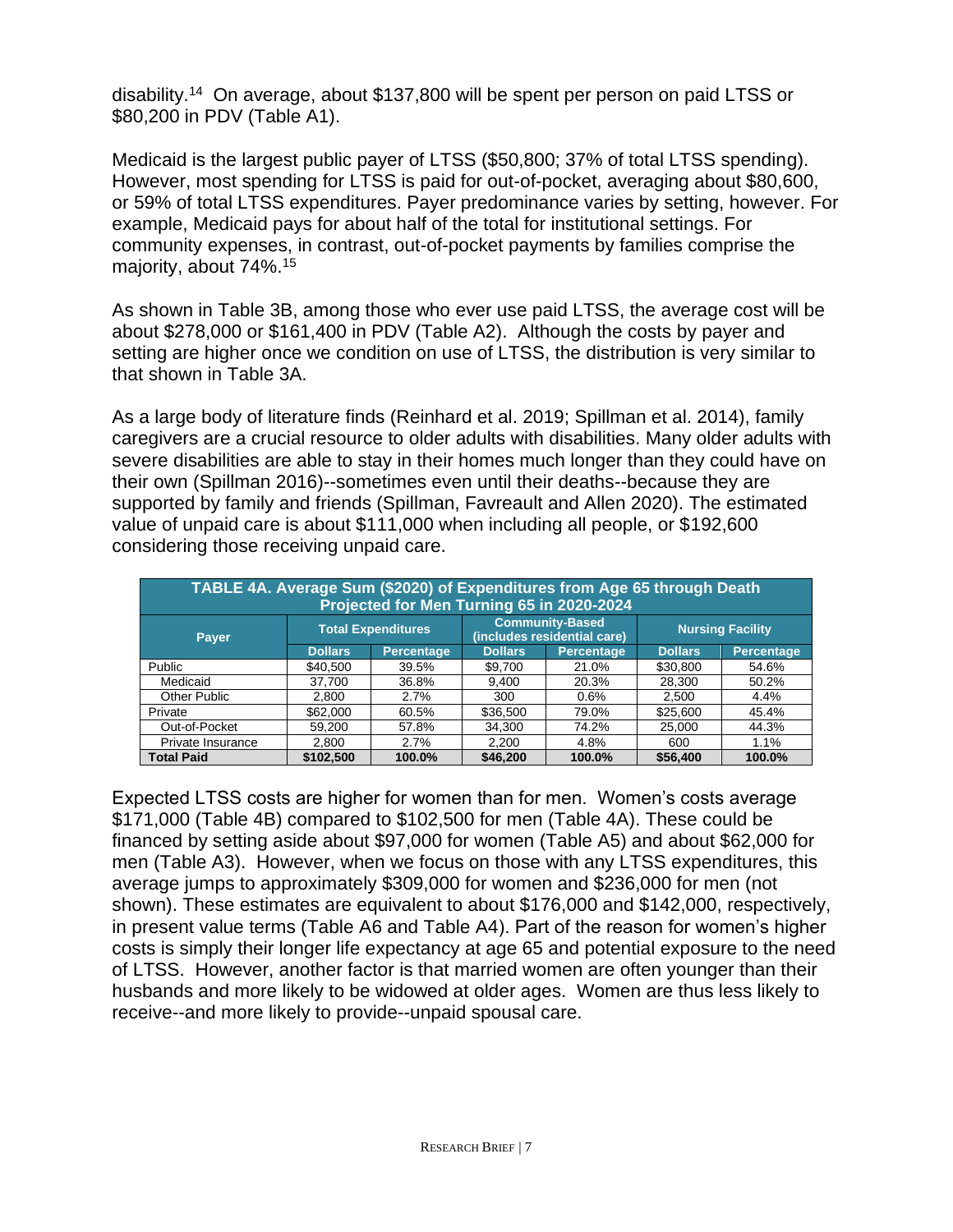| TABLE 4B. Average Sum (\$2020) of Expenditures from Age 65 through Death<br>Projected for Women Turning 65 in 2020-2024 |                |                           |                |                                                       |                         |                   |  |  |  |  |  |
|-------------------------------------------------------------------------------------------------------------------------|----------------|---------------------------|----------------|-------------------------------------------------------|-------------------------|-------------------|--|--|--|--|--|
| <b>Payer</b>                                                                                                            |                | <b>Total Expenditures</b> |                | <b>Community-Based</b><br>(includes residential care) | <b>Nursing Facility</b> |                   |  |  |  |  |  |
|                                                                                                                         | <b>Dollars</b> | Percentage                | <b>Dollars</b> | <b>Percentage</b>                                     | <b>Dollars</b>          | <b>Percentage</b> |  |  |  |  |  |
| Public                                                                                                                  | \$65,100       | 38.1%                     | \$15,100       | 22.7%                                                 | \$49,900                | 47.7%             |  |  |  |  |  |
| Medicaid                                                                                                                | 63.200         | 37.0%                     | 14.700         | 22.1%                                                 | 48.500                  | 46.4%             |  |  |  |  |  |
| Other Public                                                                                                            | 1,900          | 1.1%                      | 400            | 0.6%                                                  | 1,400                   | 1.3%              |  |  |  |  |  |
| Private                                                                                                                 | \$105,900      | 61.9%                     | \$51,300       | 77.3%                                                 | \$54,700                | 52.3%             |  |  |  |  |  |
| Out-of-Pocket                                                                                                           | 100.600        | 58.8%                     | 48.600         | 73.2%                                                 | 52,100                  | 49.8%             |  |  |  |  |  |
| Private Insurance                                                                                                       | 5,300          | 3.1%                      | 2,700          | 4.1%                                                  | 2,600                   | 2.5%              |  |  |  |  |  |
| <b>Total Paid</b>                                                                                                       | \$171,000      | 100.0%                    | \$66,400       | 100.0%                                                | \$104,600               | 100.0%            |  |  |  |  |  |

Table 5 presents the distribution associated with Table 3A's and Table 3B's sum of expected costs for those ages 65 and older in 2020-2024. Approximately 18% of older adults can expect their LTSS expenses from age 65 onward to amount to more than \$250,000, while about 6% will have positive but low costs (<\$10,000). When looked at by payer source, a much smaller percentage (approximately 11%) will spend \$250,000 or more on LTSS out-of-pocket.

| TABLE 5. Distribution of Sum (\$2020) of LTSS Expenditures from Age 65 through Death<br>Projected for Adults Turning 65 in 2020-2024 |                    |                                                                    |             |              |                       |                       |                       |                       |                         |                         |                         |               |
|--------------------------------------------------------------------------------------------------------------------------------------|--------------------|--------------------------------------------------------------------|-------------|--------------|-----------------------|-----------------------|-----------------------|-----------------------|-------------------------|-------------------------|-------------------------|---------------|
|                                                                                                                                      |                    | Distribution of Sum (\$2020) of LTSS Expenditures<br>(% of people) |             |              |                       |                       |                       |                       |                         |                         |                         |               |
| Payer                                                                                                                                | Average<br>Expend. | Percent of<br>People<br>with<br>Expend.                            | <b>None</b> | $<$ \$10,000 | \$10,000-<br>\$24,999 | \$25,000-<br>\$49,999 | \$50,000-<br>\$74.999 | \$75,000-<br>\$99,999 | \$100,000-<br>\$149.999 | \$150,000-<br>\$199,999 | \$200,000-<br>\$249,999 | $>$ \$250,000 |
| Public                                                                                                                               | \$53.100           |                                                                    |             |              |                       |                       |                       |                       |                         |                         |                         |               |
| Medicaid                                                                                                                             | 50.800             | 20.5                                                               | 79.5        | 1.9          | 1.4                   | 1.7                   | .5                    | 1.4                   | 2.2                     | 1.9                     | 1.5                     | 7.2           |
| Other Public                                                                                                                         | 2.300              | 11.5                                                               | 88.6        | 9.6          | 0.5                   | 0.2                   | 0.3                   | 0.3                   | 0.4                     | 0.1                     | 0.1                     | 0.2           |
| Private                                                                                                                              | \$84.700           |                                                                    |             |              |                       |                       |                       |                       |                         |                         |                         |               |
| Out-of-Pocket                                                                                                                        | 80.600             | 40.1                                                               | 59.9        | 5.0          | 4.8                   | 4.5                   | 3.5                   | 2.7                   | 3.8                     | 2.9                     | 2.4                     | 10.6          |
| Private Insurance                                                                                                                    | 4.100              | 3.1                                                                | 96.8        | 0.3          | 0.5                   | 0.5                   | 0.3                   | 0.4                   | 0.4                     | 0.3                     | 0.2                     | 0.4           |
| <b>Total Paid</b>                                                                                                                    | \$137,800          | 47.7                                                               | 52.3        | 5.9          | 4.8                   | 4.1                   | 3.1                   | 2.7                   | 3.7                     | 3.1                     | 2.6                     | 17.8          |

However, these figures mask differences by income. People with lower incomes are more likely to have more of their costs covered by Medicaid and pay less on average out-of-pocket. Table 6A and Table 6B focus on Medicaid and family out-of-pocket expenses for those turning 65 in 2020-2024. The mean sum and the distribution of the sum are shown by income quintile at age 65. The DYNASIM projections suggest that although Medicaid is used by older adults in all income quintiles at age 65, it primarily serves those in the bottom two quintiles. For example, about 39% of people in the bottom income quintile at age 65 will ever use Medicaid LTSS, compared to less than 8% in the top quintile at that age. Those in upper income quintiles who use Medicaid are typically individuals who have survived until their mid to late 90s, consistent with other research (DeNardi et al. 2013, Borella et al. 2017).16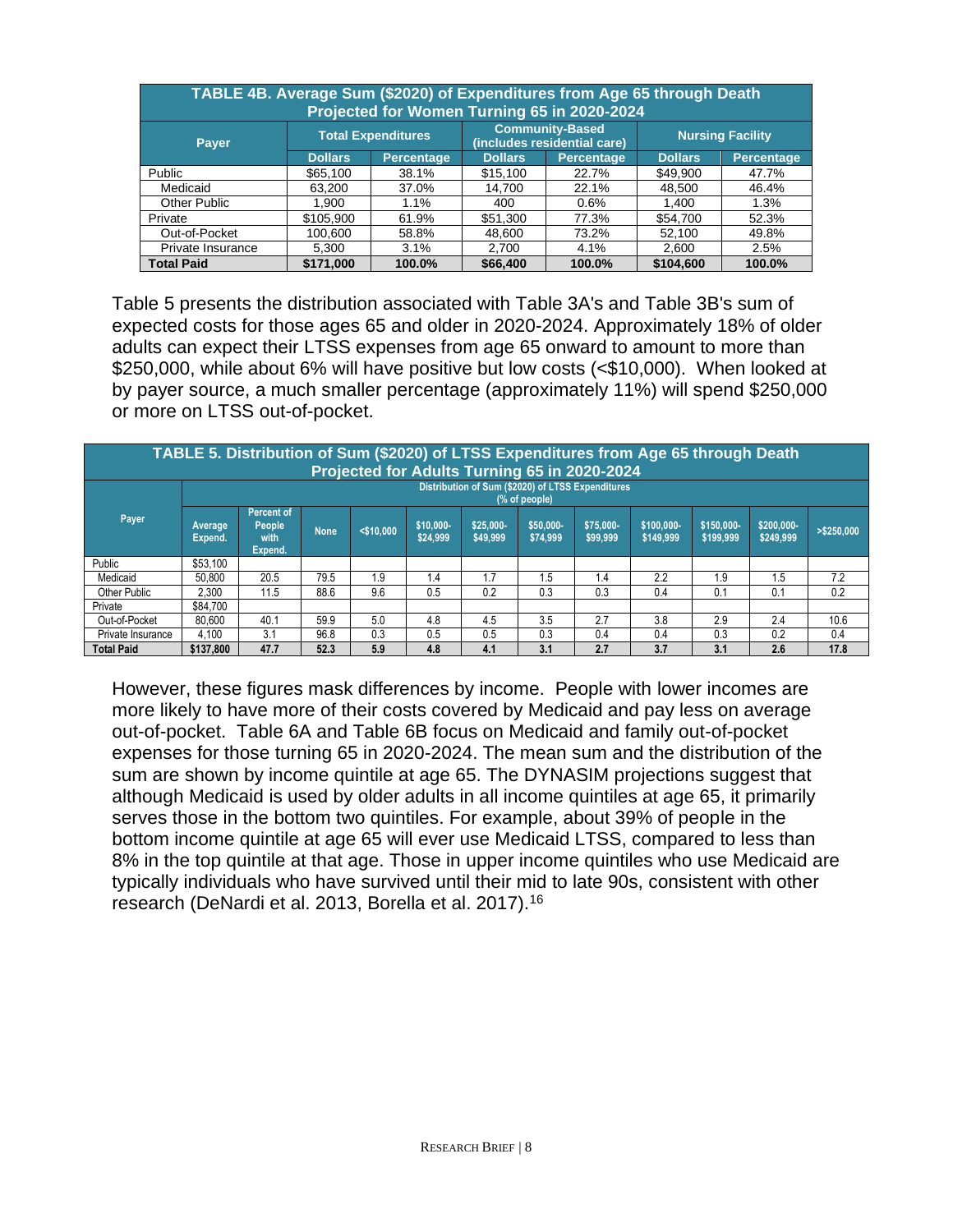|                        | TABLE 6A. Mean and Distribution of Sum (\$2020) of Lifetime Medicaid LTSS<br><b>Expenditures Projected for Adults Turning 65 in 2020-2024</b> |                                                                            |       |              |                       |                       |                       |                       |                         |                         |                         |               |
|------------------------|-----------------------------------------------------------------------------------------------------------------------------------------------|----------------------------------------------------------------------------|-------|--------------|-----------------------|-----------------------|-----------------------|-----------------------|-------------------------|-------------------------|-------------------------|---------------|
|                        | Distribution of Sum (\$2020) of Medicaid LTSS Expenditures<br>(% of people)                                                                   |                                                                            |       |              |                       |                       |                       |                       |                         |                         |                         |               |
| <b>Income Quintile</b> | Average<br>Expend.                                                                                                                            | Percent of<br>People<br>with<br>Expend.                                    | None. | $<$ \$10,000 | \$10,000-<br>\$24.999 | \$25,000-<br>\$49,999 | \$50,000-<br>\$74.999 | \$75,000-<br>\$99,999 | \$100,000-<br>\$149,999 | \$150,000-<br>\$199,999 | \$200,000-<br>\$249,999 | $>$ \$250,000 |
| Lowest                 | 98.000                                                                                                                                        | 39.3                                                                       | 60.7  | 4.3          | 3.1                   | 3.6                   | 2.1                   | 2.5                   | 4.1                     | 3.9                     | 2.6                     | 13.1          |
| Second                 | 71.000                                                                                                                                        | 27.4                                                                       | 72.6  | 2.3          | 2.3                   | 1.9                   | 2.2                   | 1.7                   | 2.8                     | 1.9                     | 2.2                     | 10.0          |
| Middle                 | 54.000                                                                                                                                        | 21.6                                                                       | 78.4  | 2.4          | 0.9                   | 1.8                   | 2.0                   | 1.4                   | 2.2                     | 2.0                     |                         | 7.9           |
| Fourth                 | 32.000                                                                                                                                        | 13.7                                                                       | 86.3  |              | 0.8                   | 1.2                   | .3                    | 1.0                   | 1.2                     | 1.2                     |                         | 4.8           |
| Highest                | 18.000                                                                                                                                        | 7.6<br>2.4<br>92.4<br>0.2<br>0.6<br>0.6<br>1.3<br>0.5<br>0.8<br>0.7<br>0.4 |       |              |                       |                       |                       |                       |                         |                         |                         |               |
| <b>Total</b>           | \$51,000                                                                                                                                      | 20.5                                                                       | 79.5  | 1.9          | 1.4                   | 1.7                   | 1.5                   | 1.4                   | 2.2                     | 1.8                     | 1.5                     | 7.2           |

Family out-of-pocket expenditures, in contrast, are more concentrated in the higher quintiles. The average out-of-pocket LTSS expense in the top quintile is approximately \$121,000 compared to closer to \$38,000 in the bottom quintile. But again the mean obscures important distributional information. About 17% of people in the top income quintile at age 65 can expect out-of-pocket expenses in excess of a quarter million dollars. In the bottom quintile, where more are protected by Medicaid, the expected share with very high spending is closer to 5%.

|                                                                  | TABLE 6B. Mean and Distribution of Sum (\$2020) of Lifetime Family Out-of-Pocket LTSS |                                         |       |              |                       |                       |                       |                       |                         |                         |                         |               |
|------------------------------------------------------------------|---------------------------------------------------------------------------------------|-----------------------------------------|-------|--------------|-----------------------|-----------------------|-----------------------|-----------------------|-------------------------|-------------------------|-------------------------|---------------|
| <b>Expenditures Projected for Adults Turning 65 in 2020-2024</b> |                                                                                       |                                         |       |              |                       |                       |                       |                       |                         |                         |                         |               |
|                                                                  | Distribution of Sum (\$2020) of LTSS Expenditures<br>(% of people)                    |                                         |       |              |                       |                       |                       |                       |                         |                         |                         |               |
| Payer                                                            | Average<br>Expend.                                                                    | Percent of<br>People<br>with<br>Expend. | None. | $<$ \$10.000 | \$10,000-<br>\$24,999 | \$25,000-<br>\$49,999 | \$50,000-<br>\$74.999 | \$75,000-<br>\$99,999 | \$100,000-<br>\$149,999 | \$150,000-<br>\$199,999 | \$200,000-<br>\$249.999 | $>$ \$250,000 |
| Lowest                                                           | 38,000                                                                                | 31.5                                    | 68.5  | 5.6          | 3.9                   | 5.0                   | 3.0                   | 2.5                   | 3.0                     | 2.5                     | 1.5                     | 4.5           |
| Second                                                           | 60.000                                                                                | 40.5                                    | 59.5  | 4.8          | 6.5                   | 4.8                   | 4.3                   | 2.9                   | 4.8                     | 2.2                     | 2.2                     | 8.1           |
| Middle                                                           | 78.000                                                                                | 39.7                                    | 60.3  | 5.5          | 4.2                   | 4.2                   | 3.7                   | 2.4                   | 3.9                     | 3.2                     | 2.6                     | 10.1          |
| Fourth                                                           | 82.000                                                                                | 41.9                                    | 58.1  | 5.3          | 5.1                   | 4.0                   | 4.0                   | 2.9                   | 3.0                     | 3.3                     | 2.5                     | 11.9          |
| Highest                                                          | 121.000                                                                               | 46.9                                    | 53.1  | 4.3          | 4.7                   | 4.7                   | 2.9                   | 2.8                   | 4.4                     | 3.2                     | 3.0                     | 16.9          |
| <b>Total</b>                                                     | \$77,000                                                                              | 40.1                                    | 59.9  | 5.0          | 4.8                   | 4.5                   | 3.5                   | 2.7                   | 3.8                     | 2.9                     | 2.4                     | 10.6          |

# **Conclusion**

Most Americans who survive to age 65 can expect to need and use LTSS--our estimates suggest more than half the population (roughly 56%) will have a significant level of disability. On average, the projected duration of LTSS need is 2.8 years, and the projected length of paid LTSS is just over one year. The average cost of this care is \$137,800. However, a number of people can expect to need LTSS for many years and to have care costs that total hundreds of thousands of dollars. Average long-term care costs can be out of reach for many Americans. Medicaid is an important payer of LTSS, but because it serves only those who meet income and asset criteria, many families pay for LTSS out-of-pocket. We project that the share of LTSS spending paid by Medicaid will grow modestly as a share of the economy, while the share paid out-of-pocket will grow even more rapidly over the next 30 years. Private LTSS insurance has only a modest reach, and it predominantly covers costs for those high in the income distribution. Similarly, other public expenditures (for example, including U.S. Department of Veterans Affairs care) only help to cover small shares of the population with longterm care needs. Critically, assistance provided by family members and friends with this care is roughly equal in value to paid care during periods when one has significant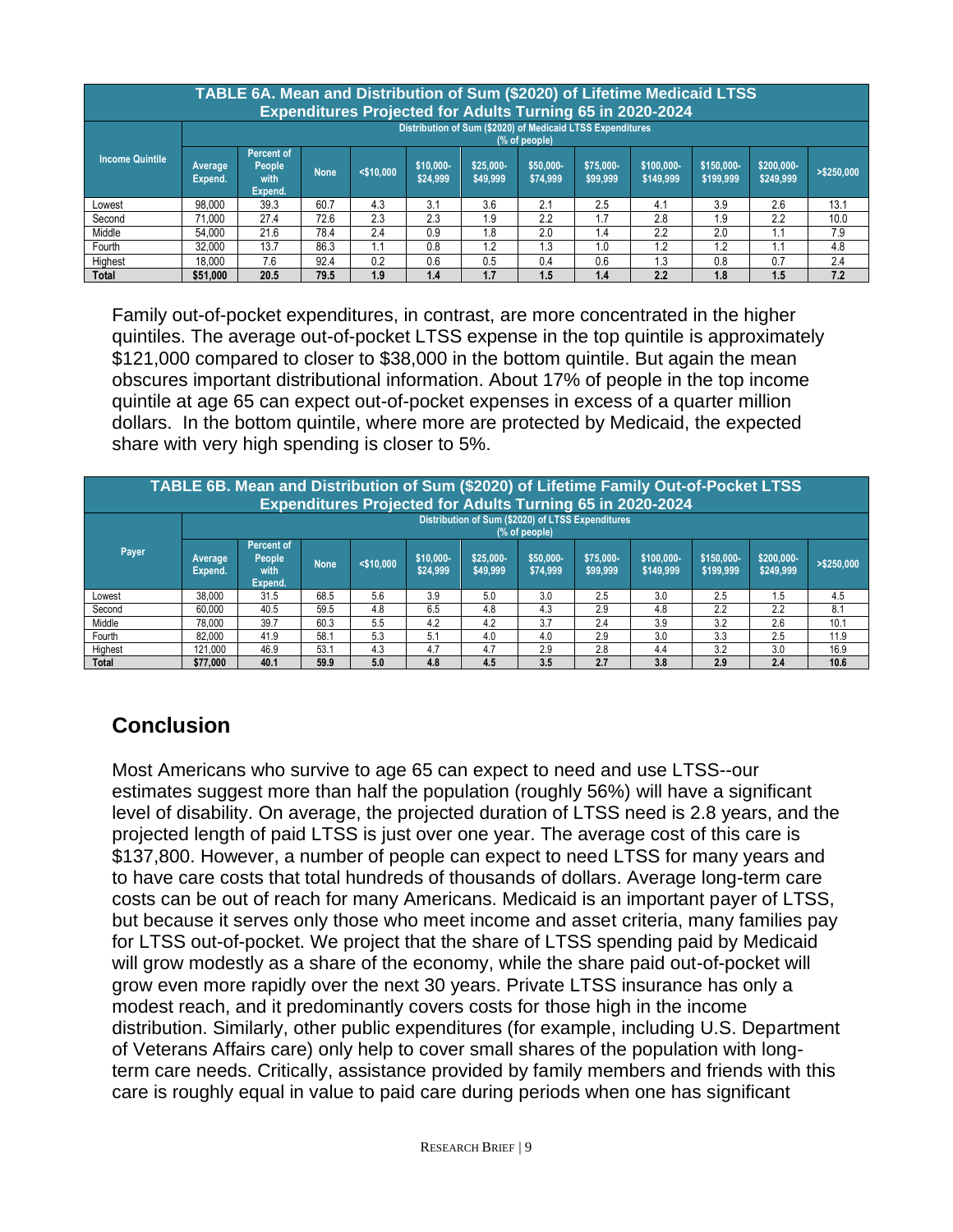disabilities--and far exceeds paid care in periods of less severe disability. The results presented here highlight the need for better planning for LTSS to accommodate both average and catastrophic financial risks associated with chronic disability.

## *Reasons for Differences from Our Earlier Brief*

One important substantive change between this brief and the 2016 version is that we removed incidental LTSS that Medicare covers from our expected cost tables. As Box 1 discusses, Medicare generally does not pay for long-term care when it is the only service a person needs. However, sometimes a person may have some of their LTSS needs met through the course of receiving post-acute care. Given recent Medicare payment rule changes, we expect that this type of overlap will be less common in coming years.

After factoring in our changes to the treatment of services covered by Medicare, the LTSS cost estimates expressed as sums in this brief are modestly higher than those from our earlier brief (Favreault and Dey 2016), largely because we examine later cohorts in later years. Inflation is thus an important contributor to the differences. Between 2015 and 2020, prices increased by about 10.5% and wages increased by about 17.3%; wage growth is a good proxy for LTSS cost growth because LTSS is so labor intensive. So, all else equal, we would expect long-run LTSS costs to increase by about 11%-17% between the last brief and this one.

The differences in present values of care costs at age 65--the amount required to set aside to prepay care, accounting for the fact that the lump sum could earn interest--are greater than the differences in the sums of care costs between the prior brief and this one. This is due to sustained drops in interest rates in recent years. Correspondingly, the Social Security trustees reduced their assumed long-range interest rates. When we discount future care costs, we now use a rate of 2.5% rather than 2.9% in the prior brief. This change increases the amount one needs to set aside earlier in life to pay for later life care--even absent any other changes in risk.

Ordinarily, longevity changes would also contribute to differences across cohorts. As the members of each successive generation reach retirement, they live a little bit longer than their predecessors. Even if most will spend much of that additional life generally healthy, many will spend some portion of it disabled. According to the 2019 Social Security Trustees Report, men turning age 65 in 2020 can expect to live about 0.36 years longer than those turning age 65 in 2015; for women, the difference is about 0.33 years longer. However, the 2015 trustees report, on which the earlier analyses were based, had more optimistic longevity assumptions than the 2019 trustees report. It projected that men born in 1955 would live an average of 19.68 additional years, while the more recent report projected they would live an average of 19.05 more years--a reduction of 0.63 years. For women, the projection was 21.94 years in the 2015 trustees report, compared to 21.56 in the 2019 trustees report, a reduction of 0.38 years. These two factors--increased longevity across cohorts but moving to more pessimistic longevity growth assumptions--thus largely offset for women but lead to a net reduction in lifespans and thus LTSS risk for men.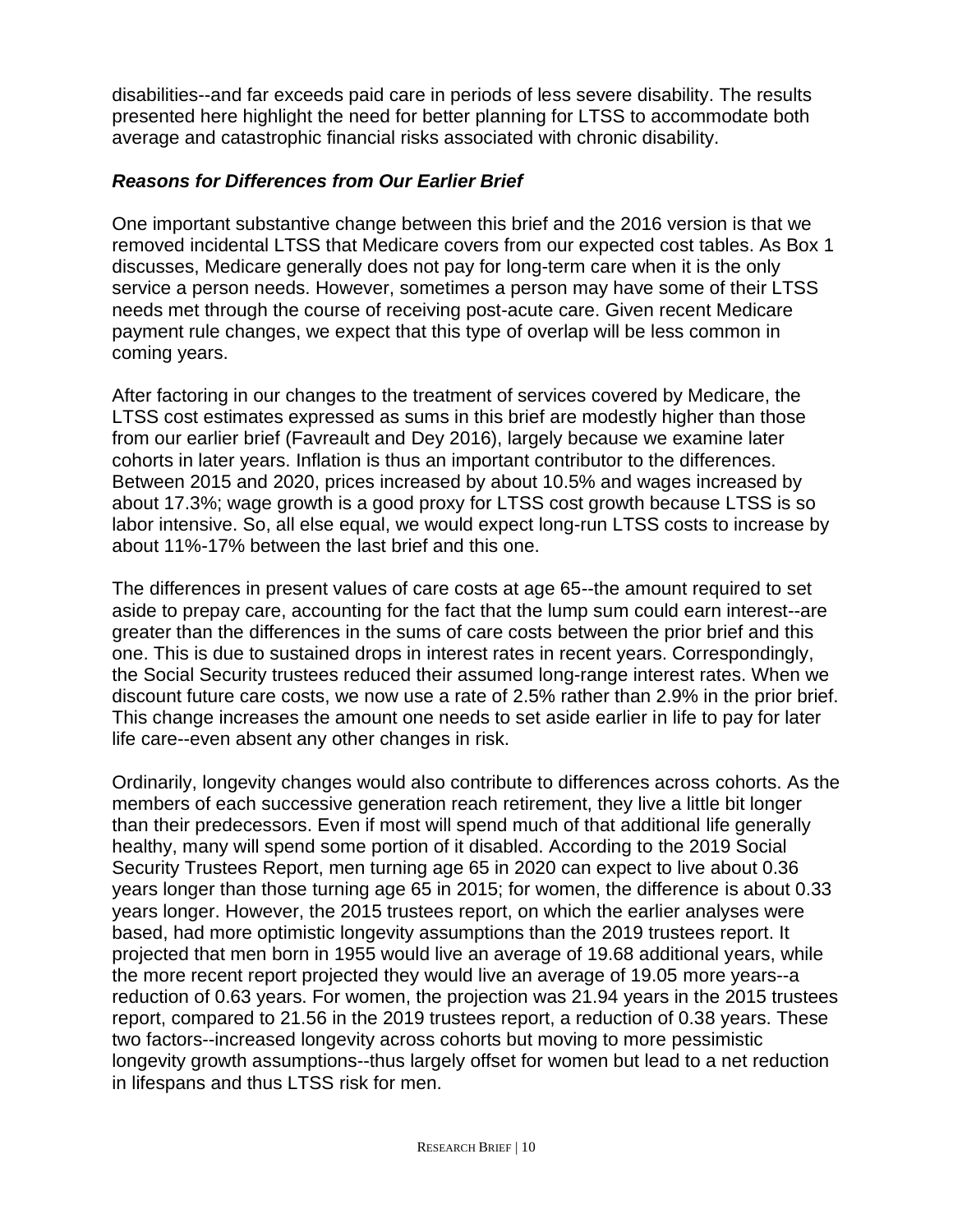We also made many technical changes and updates between the two analyses. For example, we updated the DYNASIM starting sample to rely on later panels of the Survey of Income and Program Participation. We also use more recent state-specific price data (Genworth 2019, Hansen Hunter and Company 2018). Further, we reestimated many of the parameters so that they use more recent data from the HRS and other data sources. As we re-estimated some of the parameters, we sometimes changed equation specification, mostly notably for our model of SCI. We closely compare our dementia projections with the literature on distribution of duration of impairment (for example, Brookmeyer et al. 2002, Larson et al. 2004). Although literature on cognitive impairment has been growing rapidly in recent years, estimates on the distribution of durations severely impaired is still limited. As more data become available and this literature evolves, we will continue to update these functions, given that dementia is such a significant driver of the need for LTSS, and especially paid care.

These technical changes plus a definitional change (focusing more on days in need rather than years in need to better capture partial year impairments) led to a notable increase in the expected duration of time with LTSS needs relative to our earlier brief: 2.8 years in this brief compared to 2.0 years in the prior versions. However, our estimates of LTSS costs and utilization are less affected. Utilization of paid services is much easier to measure and benchmark than LTSS need, which is more subjective. LTSS need is often measured in yearly or even two-year increments, as opposed to days and months of service use. Further, subtle changes to definitions can change the estimates markedly.

Despite these differences, our substantive conclusions remain unchanged: older adults face significant risk of needing LTSS, potentially incurring large out-of-pocket costs and requiring unpaid help from family members.

# **End Notes**

- 1. Long-term services and supports is also sometimes called "long-term care."
- 2. Services may be provided in a person's home, in the community, or in residential facilities (e.g., nursing homes or assisted living facilities) (ASPE 2012).
- 3. Most LTSS is not medical care, but rather help with basic personal tasks of everyday life. Medicare does not cover this LTSS (also called custodial care), if that is the only care needed. Most nursing home care is custodial care. Medicare does cover care in a LTSS hospital, skilled nursing care in a skilled nursing facility, eligible home health services, and hospice and respite care.
- 4. In a recent representative survey of Americans aged 40-70 conducted by GfK on behalf of the Office of the Assistant Secretary for Planning and Evaluation (ASPE), only 25% of respondents correctly identified Medicaid as the government program that pays the most for LTSS in the United States.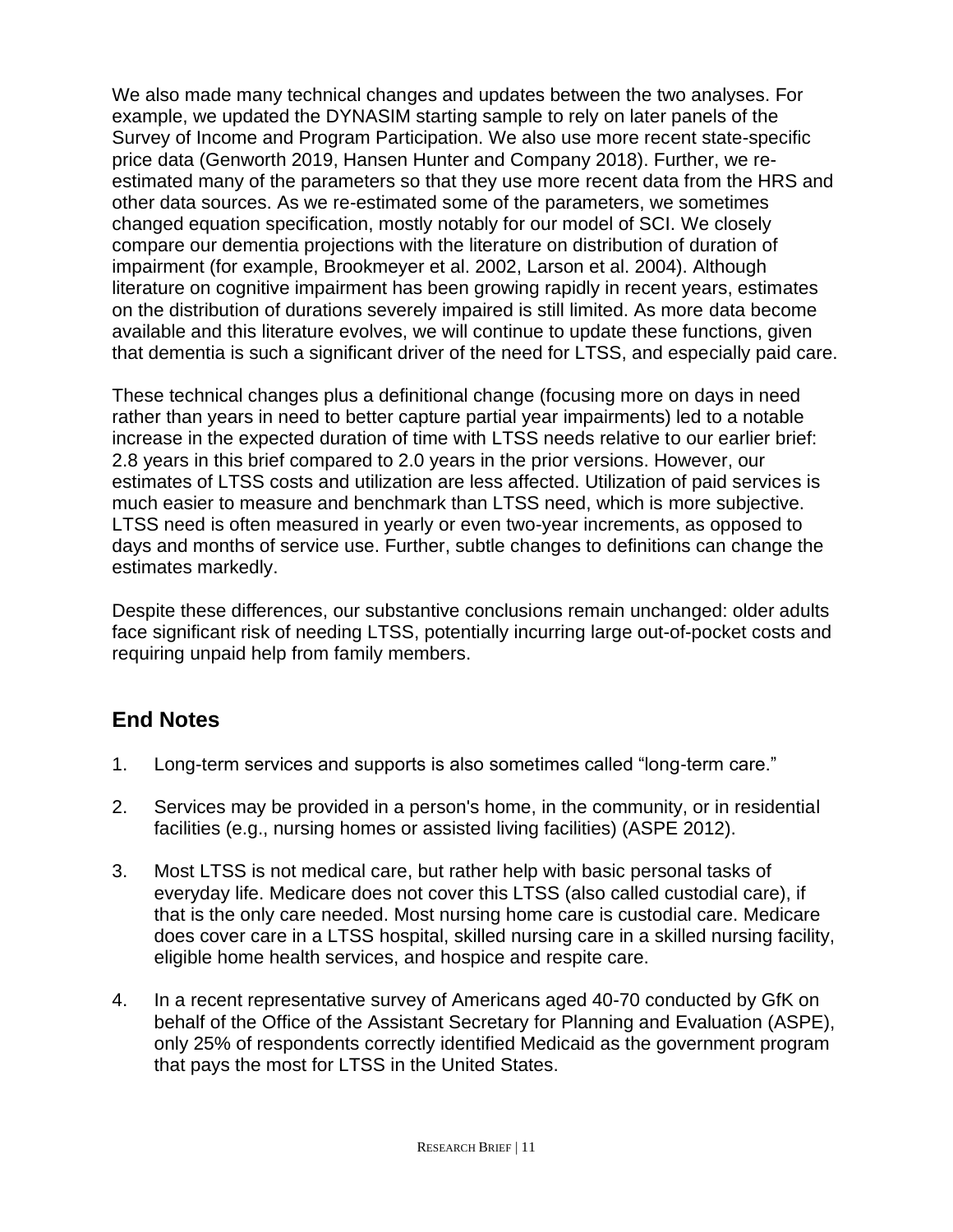- 5. The ADLs enumerated in the statute are eating, toileting, transferring, bathing, dressing, and continence.
- 6. Throughout we reference this level of need as "significant LTSS needs," or "higher levels of disability."
- 7. DYNASIM's LTSS projections draw information from a wide range of crosssectional and longitudinal sources, including the HRS, Medicare Current Beneficiary Study, and National Health and Aging Trends Survey.
- 8. One challenge is how to capture trends in LTSS outcomes. When there is a clear trend, such as the decline in mortality, DYNASIM follows the Trustees' assumptions. Otherwise, DYNASIM assumes that the underlying propensity to develop LTSS needs or use LTSS continues at current levels, but that the aggregate rates observed change as the composition of the population shifts. For example, as the population becomes better educated, more people in the population will experience the rates for more highly educated adults, but the rate for an adult with a certain level of education will not change.
- 9. DYNASIM varies LTSS prices somewhat based on income, so that some lowerincome families use lower-cost providers--especially for home care--and some higher-income families--especially those covered by private LTSS insurance--use higher-cost providers.
- 10. Multiple cohorts are used to provide a larger enough sample size for subpopulation analysis.
- 11. Income quintile is based on income relative to poverty. This accounts for economies of scale for households with more than one person. It includes earnings, pensions, Social Security, Supplemental Security Income, and asset income (defined as the annuitized value of financial assets using a multivariate annuity function) for both oneself and, if married, one's spouse.
- 12. Use of unpaid services is substantial at both the HIPAA and non-HIPAA disability levels, while use of paid services is more concentrated at the HIPPA-level.
- 13. All age 65 plus cost projections are presented in constant 2020 dollars. Dollar amounts are rounded to the nearest \$100 or \$1000, depending on the metric, reflecting the inherent uncertainty surrounding the projections. Tables expressed in PDV are in the Appendix (Tables A1-A9). PDV is computed using the Social Security Trustees' ultimate real interest rate of 2.5%. (Because the trustees assume long-range price growth to average 2.6%, this amounts to a nominal longrun discount rate of about 5.1%.)
- 14. Both Table 3A and Table 3B focuses on the HIPAA-level of need, with a few exceptions: nursing home care costs are counted regardless of disability status, residential care is included only if an individual reports difficulty with at least two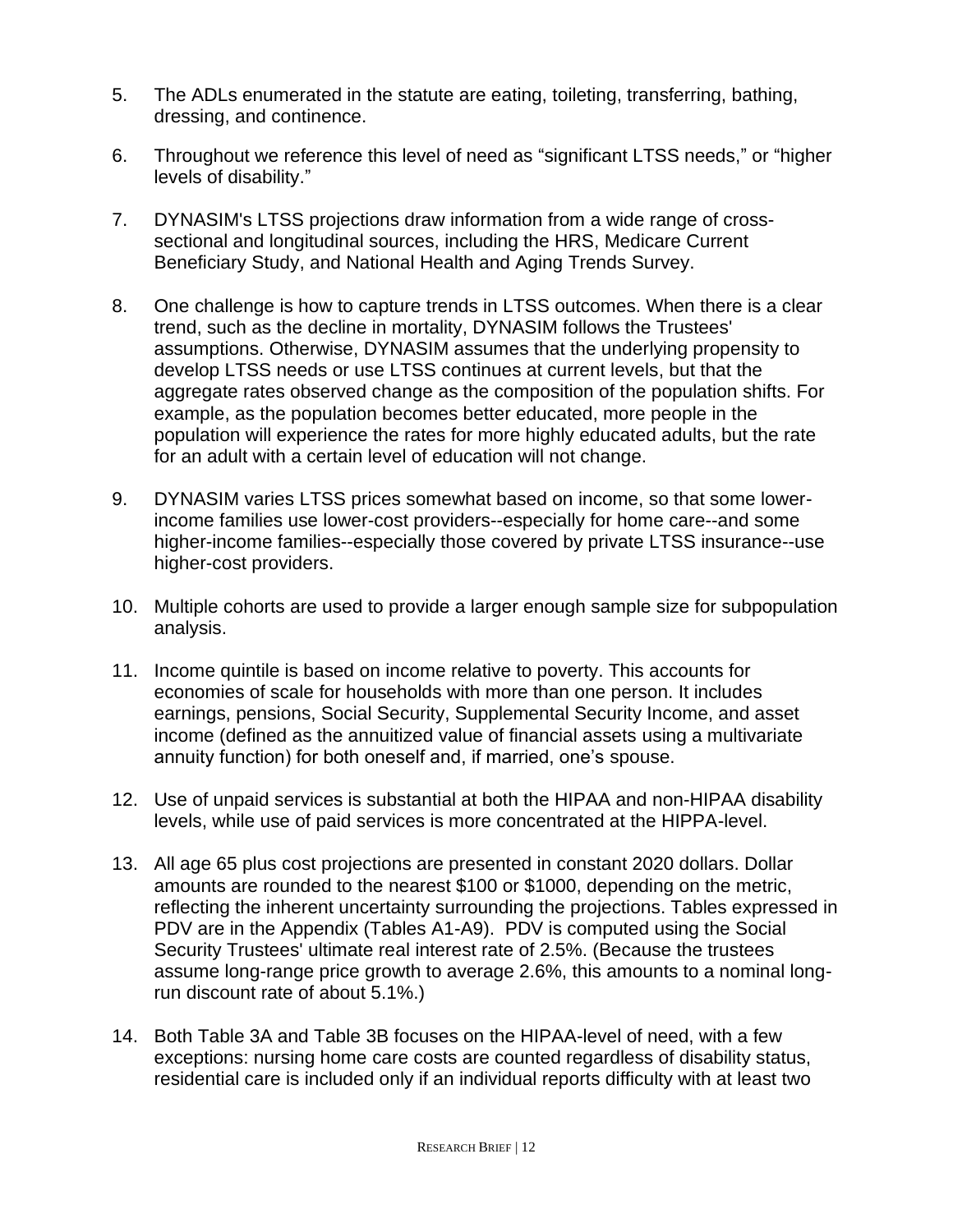ADLs or is severely cognitively impaired, home care costs are only included for those meeting HIPAA criteria.

- 15. As noted earlier, the relative share of costs borne by different payers is quite sensitive to whether and how residential care is incorporated in these projections. Some researchers prefer to exclude the housing component of residential care which is included in these estimates. The NHEA exclude some related sectors altogether (Hartman, Kornfeld and Catlin 2010). Removing the housing component of residential care (Appendix Table A10A)--or removing residential care altogether (Appendix Table A10B)--reduces out-of-pocket costs markedly and thus reduces the percent families pay relative to public and other payers.
- 16. This addresses the literature on the distributional effects of Medicaid LTSS programs (Baird et al. 2014; Warshawsky 2014; Wiener et al. 2013; Willink et al. 2019).

# **References**

Baird M, Hurd M, and Rohwedder S (2014). Medicaid Spend-Down: The Importance of Strategic Asset Transfers to Reach Medicaid Eligibility. Presentation. RAND.

Board of Trustees, Federal Old-Age and Survivors Insurance and Federal Disability Insurance Trust Funds (2019). 2019 Annual Report of the Board of Trustees of the Federal Old-Age and Survivors Insurance and Federal Disability Insurance Trust Funds. Washington, DC: Government Printing Office.

Boards of Trustees, Federal Hospital Insurance and Federal Supplementary Medical Insurance Trust Funds (2019). 2019 Annual Report of the Boards of Trustees of the Federal Hospital Insurance and Federal Supplementary Medical Insurance Trust Funds. Washington, DC.

Borella M, De Nardi M, and French E (2017). "Who Receives Medicaid in Old Age? Rules and Reality." *Fiscal Studies*, 39(1): 65-93.

Brookmeyer R, Corrada M, Curriero F, and Kawas C (2002). "Survival Following a Diagnosis of Alzheimer's Disease." *Archives of Neurology*, 59: 1764-1767.

Centers for Medicare & Medicaid Services (CMS) (2015). Your Medicare Coverage: Long-Term Care. Baltimore, MD: U.S. Department of Health and Human Services, Centers for Medicare & Medicaid Services. [http://www.medicare.gov/coverage/long](http://www.medicare.gov/coverage/long-term-care.html)[term-care.html](http://www.medicare.gov/coverage/long-term-care.html) (accessed April 29, 2015).

Cohen MA (2016). The State of the Long-Term Care Insurance Market. In Nordman, EC. *The State of Long-Term Care Insurance: The Market, Challenges and Future Innovations*. National Association of Insurance Commissioners and Center for Insurance Policy Research.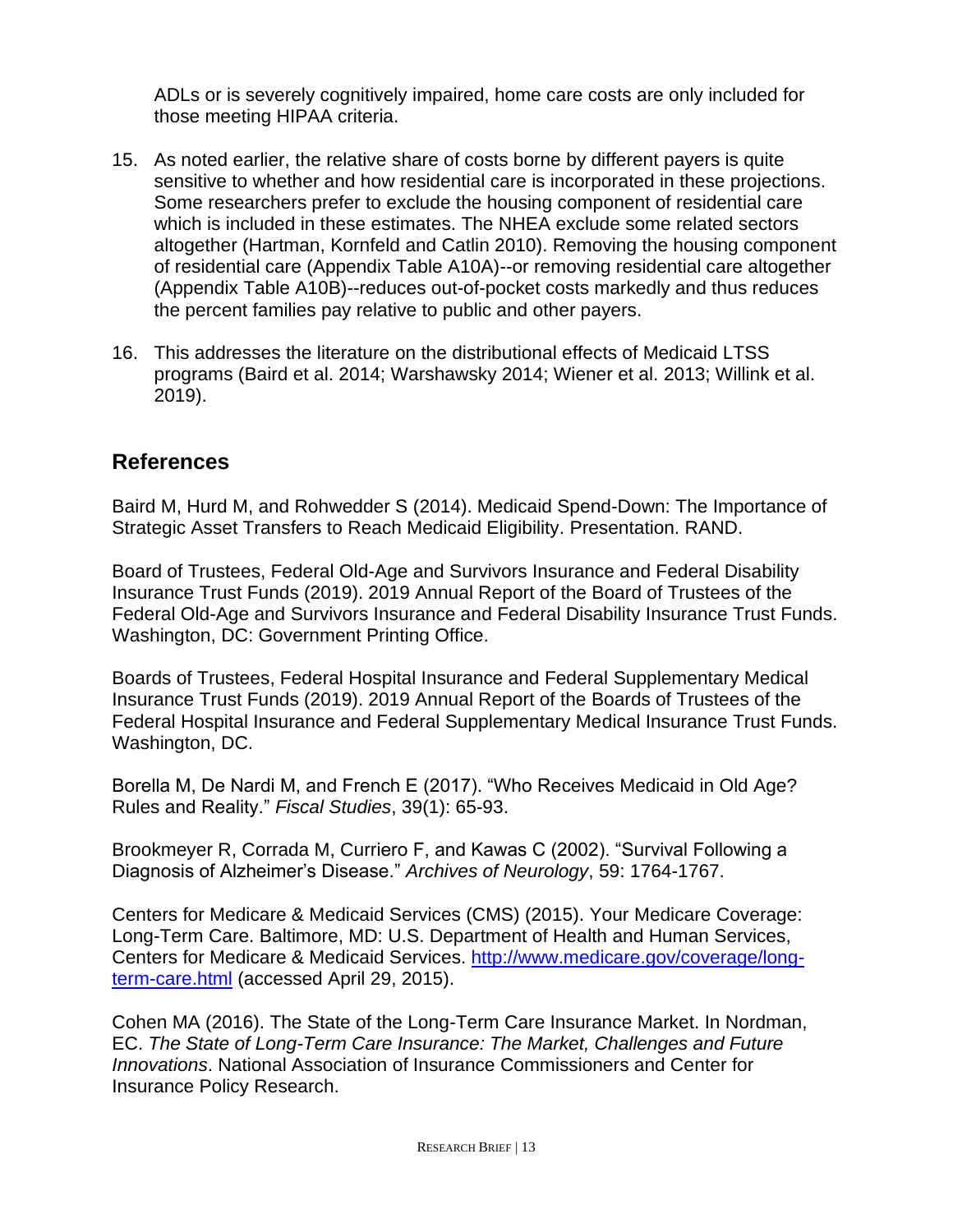Colello KJ (2018). "Who Pays for Long-Term Services and Supports?" In *Focus*. Washington, DC: Congressional Research Service.

DeNardi M, French E, and Baily Jones J (2013). Medicaid Insurance in Old Age. Working Paper number 2012-2013. Chicago, IL: Federal Reserve Bank of Chicago.

Doty P (2017). Private Pay Home Care: New Models of Access and Service Delivery. Public Policy and Aging Report 27(3): 111-120. doi:10.1093/ppar/prx021

Favreault M, and Dey J (2016). Long-Term Services and Supports for Older Americans: Risks and Financing. Washington, DC: U.S. Department of Health and Human Services, Office of the Assistant Secretary for Planning and Evaluation. [http://aspe.hhs.gov/basic](http://aspe.hhs.gov/basic-report/long-term-services-and-supports-older-americans-risks-and-financing-research-brief)[report/long-term-services-and-supports-older-americans-risks-and-financing-research](http://aspe.hhs.gov/basic-report/long-term-services-and-supports-older-americans-risks-and-financing-research-brief)[brief.](http://aspe.hhs.gov/basic-report/long-term-services-and-supports-older-americans-risks-and-financing-research-brief)

Favreault M, and Johnson R (2020). Projections of Risk of Long-term Services and Supports at Ages 65 and Older under Current Law from DYNASIM. Memorandum for ASPE. Washington, DC: Urban Institute.

Fossett J, and Burke C (2010). Medicaid Policy and Long-Term Care Spending: An Interactive View. Albany, NY: Rockefeller Institute.

Freedman VA and Spillman BC (2014). Disability and Care Needs among Older Americans. Milbank Quarterly, 92(3): 509-541.

Freundlich N (2014). Long-Term Care: What are the Issues? Princeton, NJ: Robert Wood Johnson Foundation.

Genworth (2019). Cost of Care Survey, 2019: Median Cost Data Tables. [https://pro.genworth.com/riiproweb/productinfo/pdf/282102.pdf.](https://pro.genworth.com/riiproweb/productinfo/pdf/282102.pdf)

Grabowski D, Feng Z, Intrator O, and Mor V (2004). Recent Trends in State Nursing Home Payment Policies. *Health Affairs*, 23(1).

Hado E, and Komisar H (2019). "Long-Term Services and Supports." Washington, DC: AARP Public Policy Institute. [https://www.aarp.org/content/dam/aarp/ppi/2019/08/long](https://www.aarp.org/content/dam/aarp/ppi/2019/08/long-term-services-and-supports.doi.10.26419-2Fppi.00079.001.pdf)[term-services-and-supports.doi.10.26419-2Fppi.00079.001.pdf.](https://www.aarp.org/content/dam/aarp/ppi/2019/08/long-term-services-and-supports.doi.10.26419-2Fppi.00079.001.pdf)

Hagen S (2013). Rising Demand for Long-Term Services and Supports for Elderly People. Washington, DC: Congressional Budget Office.

Hansen Hunter and Company PC (2018). A Report on Shortfalls in Medicaid Funding for Nursing Center Care. Washington, DC: American Health Care Association. [https://www.ahcancal.org/facility\\_operations/medicaid/Documents/2017%20Shortfall%2](https://www.ahcancal.org/facility_operations/medicaid/Documents/2017%20Shortfall%20Methodology%20Summary.pdf) [0Methodology%20Summary.pdf.](https://www.ahcancal.org/facility_operations/medicaid/Documents/2017%20Shortfall%20Methodology%20Summary.pdf)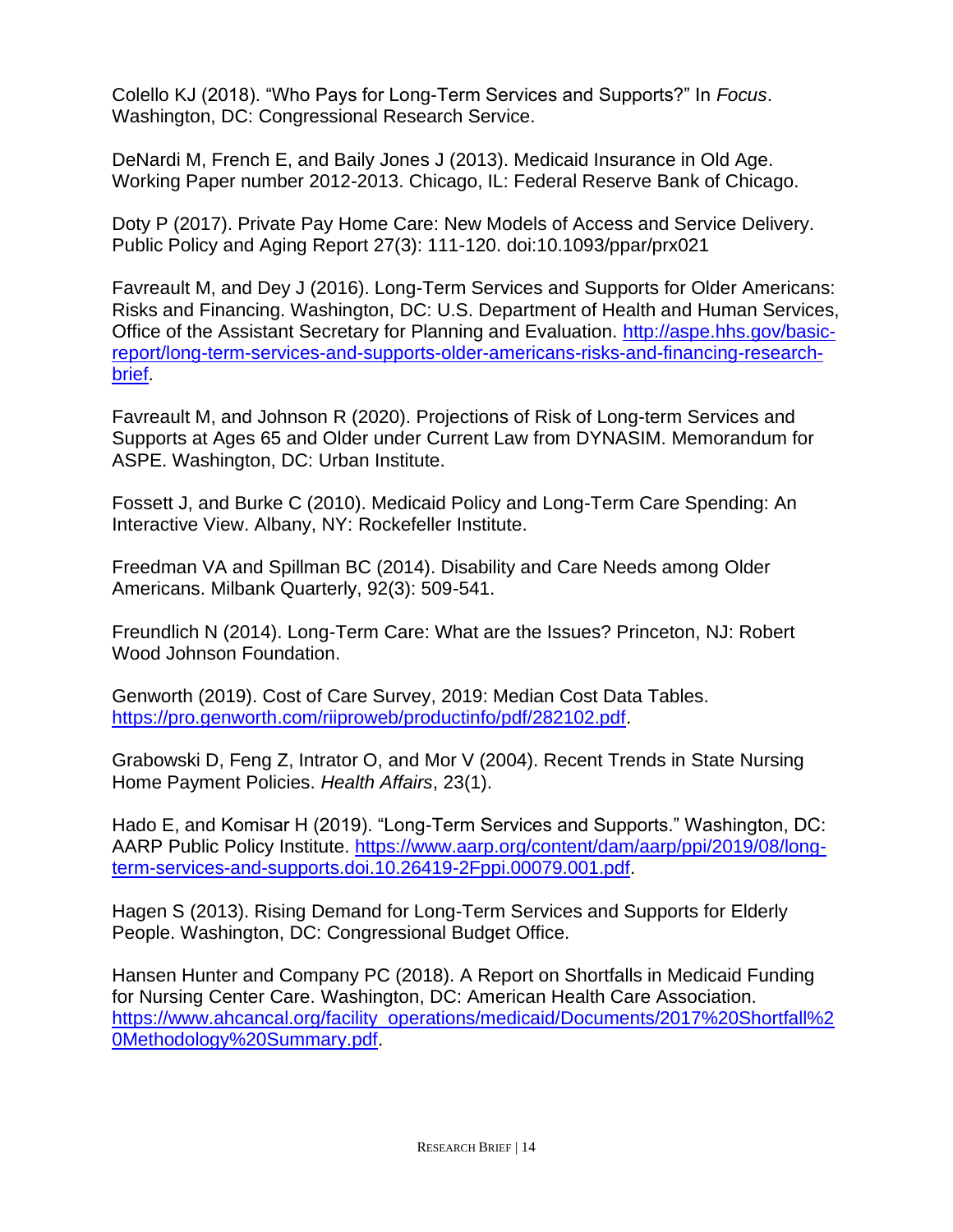Hartman MB, Kornfeld RJ, and Catlin AC (2010). A Reconciliation of Health Care Expenditures in the National Health Expenditures Accounts and in Gross Domestic Product. Suitland, MD: US Bureau of Economic Analysis. [https://apps.bea.gov/scb/pdf/2010/09%20September/0910\\_healthcare.pdf.](https://apps.bea.gov/scb/pdf/2010/09%20September/0910_healthcare.pdf)

HomecarePulse (2019). *Homecare Benchmarking Study 2019, Spring Edition*. Rexburg, ID.

Johnson R (2019). What Is the Lifetime Risk of Needing and Receiving Long-Term Services and Supports? Washington, DC: U.S. Department of Health and Human Services, Office of the Assistant Secretary for Planning and Evaluation. [https://aspe.hhs.gov/basic-report/what-lifetime-risk-needing-and-receiving-long-term](https://aspe.hhs.gov/basic-report/what-lifetime-risk-needing-and-receiving-long-term-services-and-supports)[services-and-supports.](https://aspe.hhs.gov/basic-report/what-lifetime-risk-needing-and-receiving-long-term-services-and-supports)

Kane J (2013). PBS Newshour: Americans Seriously Unprepared for Long-Term Care, Survey Finds. [http://www.pbs.org/newshour/rundown/as-boomers-age-most-woefully](http://www.pbs.org/newshour/rundown/as-boomers-age-most-woefully-unprepared-for-long-term-care/)[unprepared-for-long-term-care/](http://www.pbs.org/newshour/rundown/as-boomers-age-most-woefully-unprepared-for-long-term-care/) (accessed May 5, 2015).

Katz S, Ford AB, Moskowitz RW, Jackson BA, and Jaffe MW (1963). Studies of Illness in the Aged: The Index of ADL: A Standardized Measure of Biological and Psychosocial Function. *JAMA*, 185(12): 914-919. doi:10.1001/jama.1963.03060120024016.

Kaye HS, Harrington C, and LaPlante M (2010). Long-term Care: Who Gets it, Who Provides it, Who Pays, and How Much? *Health Affairs*, 29(1): 11-21.

Kemper P, Komisar HL, and Alecxih L (2005/2006). Long-term Care over an Uncertain Future: What Can Current Retirees Expect? *Inquiry*, 42: 335-350.

Komisar H (2013). AARP Thinking Policy. [http://blog.aarp.org/2013/08/22/medicare](http://blog.aarp.org/2013/08/22/medicare-does-not-pay-for-long-term-care/)[does-not-pay-for-long-term-care/](http://blog.aarp.org/2013/08/22/medicare-does-not-pay-for-long-term-care/) (accessed April 29, 2015).

Larson EB, Shadlen M-F, Wang L, McCormick WC, Bowen JD, Teri L, and Kukull WA (2004). "Survival after Initial Diagnosis of Alzheimer Disease." *Annals of Internal Medicine*, 140(7): 501-511.

Mollica R (2009). State Medicaid Reimbursement Policies and Practices in Assisted Living. National Center for Assisted Living, American Health Care Association.

National Association of Insurance Commissioners (NAIC) (2019). Long-Term Care Insurance Experience Reports for 2018. Washington, DC: National Association of Insurance Commissioners. [https://naic.org/prod\\_serv/LTC-LR-19.pdf.](https://naic.org/prod_serv/LTC-LR-19.pdf)

Newquist DD, DeLiema M, and Wilber KH (2015). "Beware of Data Gaps in Home Care Research: The Streetlight Effect and Its Implications for Policy Making on Long-Term Services and Supports." *Med Care Res Rev*, 72(5): 622-640. doi:10.1177/1077558715588437.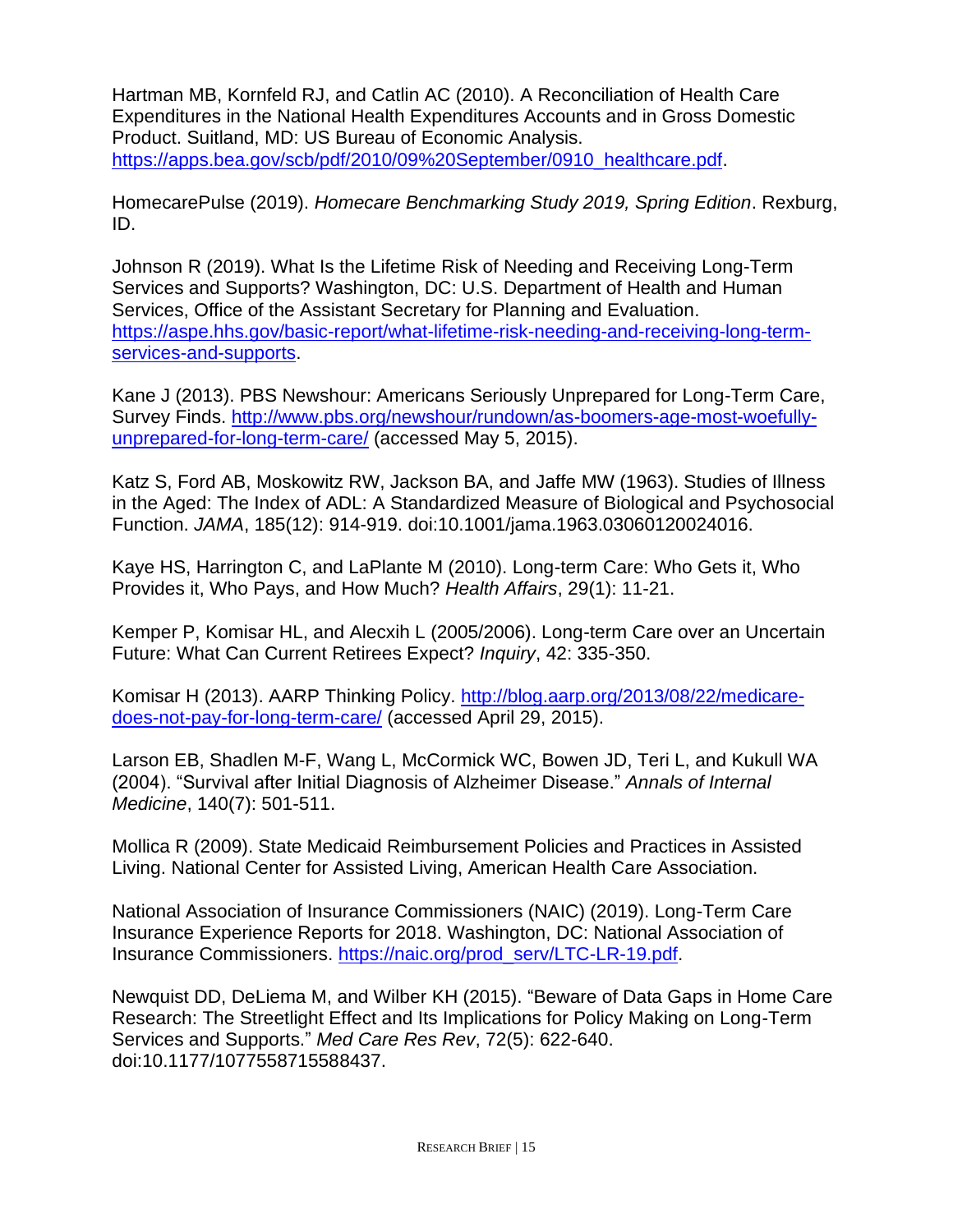Ng T, Harrington C, Musumeci M, and Reaves E (2014). Medicaid Home and Community-Based Services Programs: 2010 Data Update. Menlo Park, CA: Kaiser Commission on Medicaid and the Uninsured.

Office of the Assistant Secretary for Planning and Evaluation (ASPE) (2012). Glossary of Terms. Washington, DC: U.S. Department of Health and Human Services, Office of the Assistant Secretary for Planning and Evaluation. [https://aspe.hhs.gov/glossary](https://aspe.hhs.gov/glossary-terms)[terms](https://aspe.hhs.gov/glossary-terms) (accessed May 1, 2015).

Reinhard SC, Feinberg LF, Houser A, Choula R, and Evans M (2019). Valuing the Invaluable 2019 Update: Charting a Path Forward. Washington, DC: AARP Public Policy Institute. [https://www.aarp.org/content/dam/aarp/ppi/2019/11/valuing-the](https://www.aarp.org/content/dam/aarp/ppi/2019/11/valuing-the-invaluable-2019-update-charting-a-path-forward.doi.10.26419-2Fppi.00082.001.pdf)[invaluable-2019-update-charting-a-path-forward.doi.10.26419-2Fppi.00082.001.pdf.](https://www.aarp.org/content/dam/aarp/ppi/2019/11/valuing-the-invaluable-2019-update-charting-a-path-forward.doi.10.26419-2Fppi.00082.001.pdf)

Scism L (2015). Long-term Care Insurance: Is it Worth it? *Wall Street Journal*.

Schmitz A, and Giese C (2019). "Is Insurance the Answer to the Long-Term-Care Financing Challenge?" *Generations*, 43(1): 86-88.

Spillman BC (2016). Does Home Care Prevent or Defer Nursing Home Use? Washington, DC: U.S. Department of Health and Human Services, Office of the Assistant Secretary for Planning and Evaluation. [https://aspe.hhs.gov/basic-report/does](https://aspe.hhs.gov/basic-report/does-home-care-prevent-or-defer-nursing-home-use)[home-care-prevent-or-defer-nursing-home-use.](https://aspe.hhs.gov/basic-report/does-home-care-prevent-or-defer-nursing-home-use)

Spillman BC, Favreault MM, and Allen EH (2020). Snapshot of Current Relationships between Family Characteristics and Informal Caregivers and Implications for Future Availability of Caregivers. Washington, DC: U.S. Department of Health and Human Services, Office of the Assistant Secretary for Planning and Evaluation.

Spillman BC, Wolff J, Freedman VA, and Kasper JD (2014). Informal Caregiving for Older Americans: An Analysis of the 2011 National Study of Caregiving. Washington, DC: U.S. Department of Health and Human Services, Office of the Assistant Secretary for Planning and Evaluation. [https://aspe.hhs.gov/report/informal-caregiving-older](https://aspe.hhs.gov/report/informal-caregiving-older-americans-analysis-2011-national-study-caregiving)[americans-analysis-2011-national-study-caregiving.](https://aspe.hhs.gov/report/informal-caregiving-older-americans-analysis-2011-national-study-caregiving)

Stallard E (2011). "Estimates of the Incidence, Prevalence, Duration, Intensity and Cost of Chronic Disability among the U.S. Elderly." *North American Actuarial Journal*, 15(1): 32-58.

Tompson T, Benz J, Junius A, Nguyen K, and Lowell K (2013). Long-Term Care: Perceptions, Experiences and Attitudes among Americans 40 or Older. Research Highlights, Associated Press-NORC Center for Public Affairs Research.

Ujvari K (2018). Disrupting the Marketplace: The State of Private Long-Term Care Insurance, 2018 Update. Washington, DC: AARP Public Policy Institute. [https://www.aarp.org/content/dam/aarp/ppi/2018/08/disrupting-the-marketplace-the](https://www.aarp.org/content/dam/aarp/ppi/2018/08/disrupting-the-marketplace-the-state-of-private-long-term-care-insurance.pdf)[state-of-private-long-term-care-insurance.pdf.](https://www.aarp.org/content/dam/aarp/ppi/2018/08/disrupting-the-marketplace-the-state-of-private-long-term-care-insurance.pdf)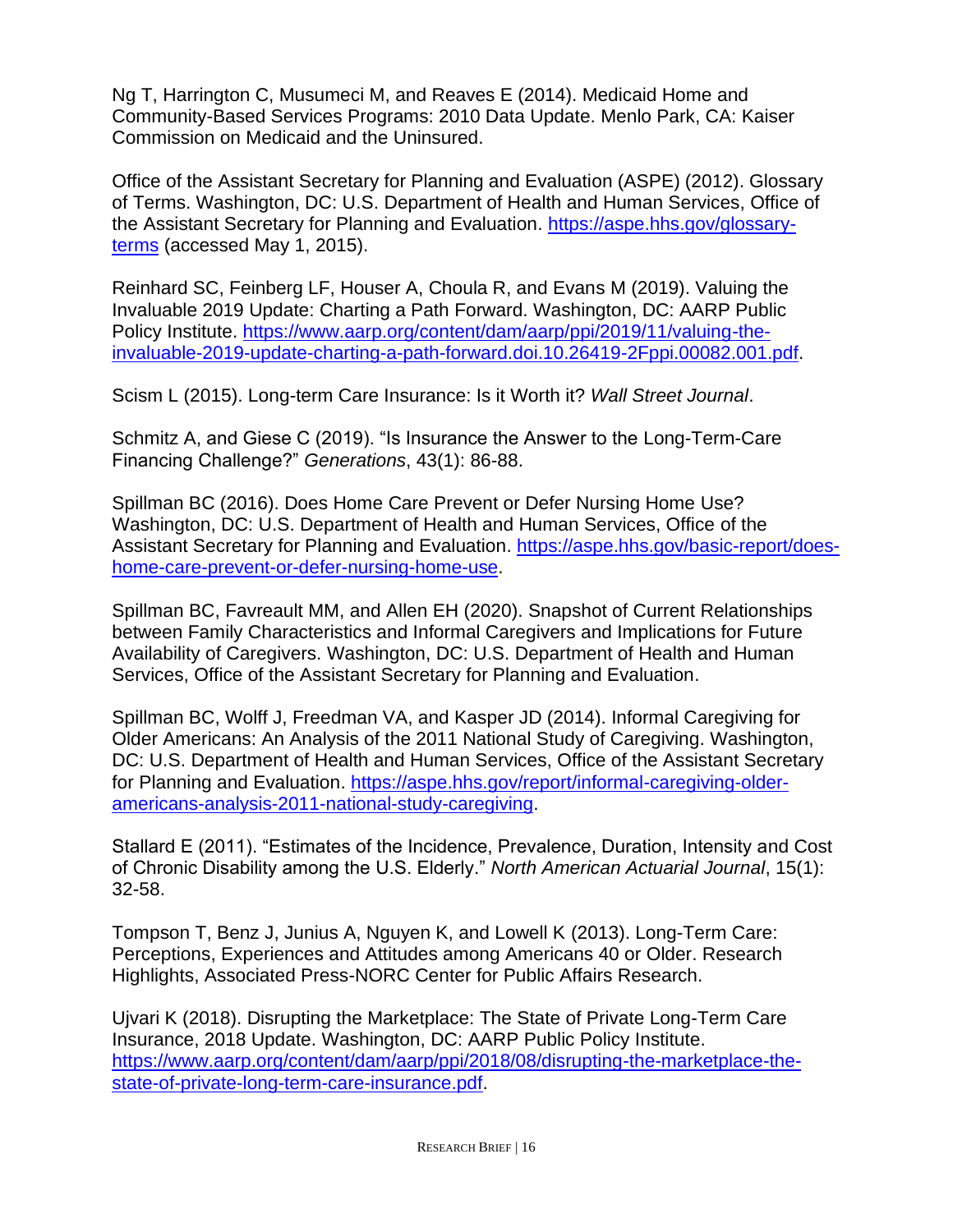U.S. Department of Health and Human Services (HHS) (2015). LongTermCare.gov. http://longtermcare.gov/medicare-medicaid-more/medicaid/medicaid-eligibility/ (accessed May 1, 2015).

VanDerhei J (2015). Retirement Savings Shortfalls: Evidence from EBRI's Retirement Security Projection Model. Issue Brief, Employee Benefit Research Institute.

Warshawsky M (2014). Millionaires on Medicaid. *Wall Street Journal*.

Wiener J, Anderson W, Khatutsky G, Kaganova Y, and O'Keeffe J (2013). Medicaid Spend Down: New Estimates and Implications for Long-Term Services and Supports Financing Reform: Final Report. Research Triangle Park, NC: RTI International, prepared for the SCAN Foundation.

Wiener J, Khatutsky G, Thach N, and Greene A (2015). What Americans Think About Long-Term Care. Washington, DC: U.S. Department of Health and Human Services, Office of the Assistant Secretary for Planning and Evaluation.

Willink A, Wolff JL, Mulcahy J, Davis K, and Kasper JD (2019). Financial Stress and Risk for Entry into Medicaid Among Older Adults. *Innovation in Aging*, 3(4): 1-8.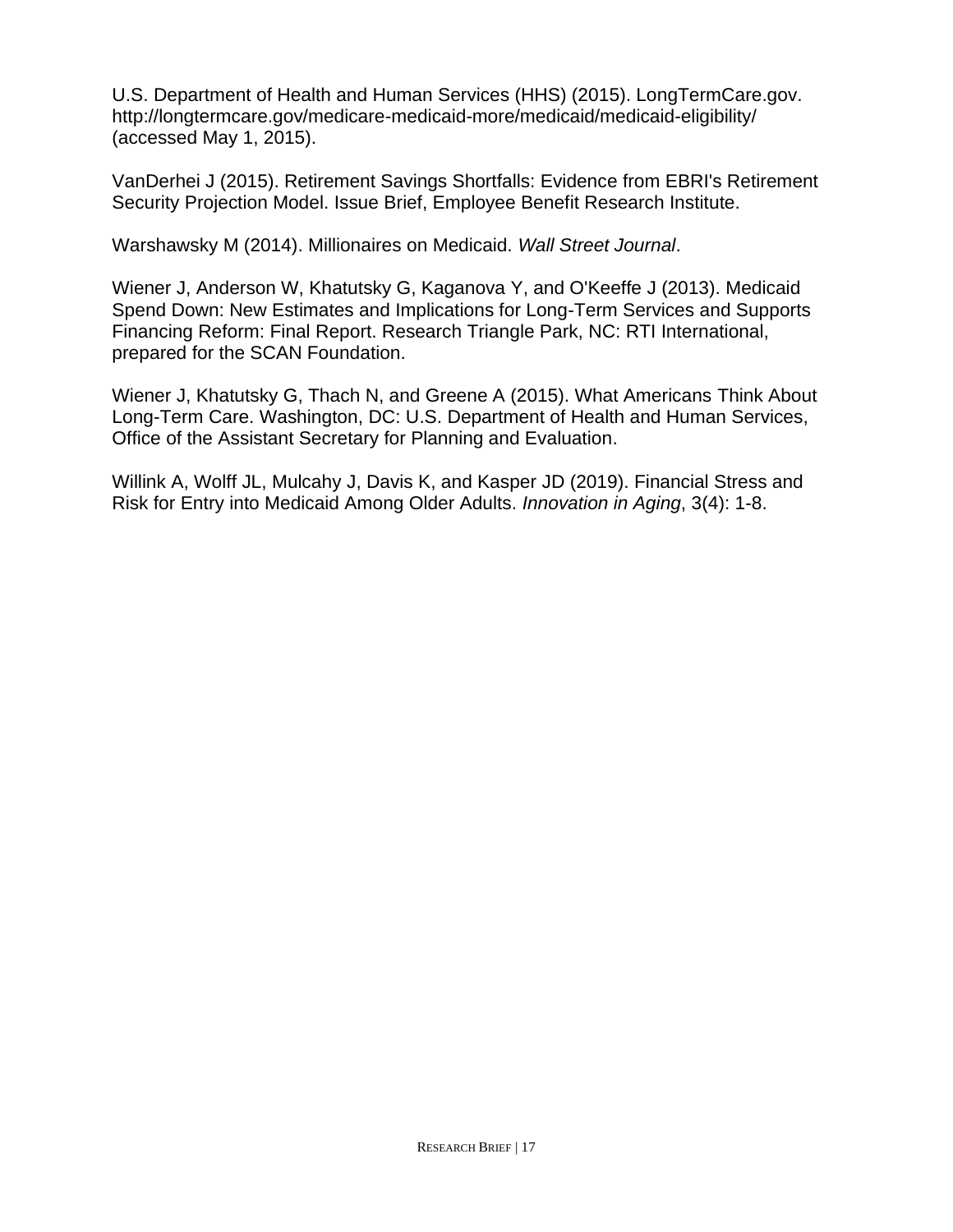# **Appendix: Projections of LTSS Expenditures Using Present Discounted Value**

| TABLE A1. Average PVD (\$2020) of Expenditures from Age 65 through Death<br>Projected for Adults Turning 65 in 2020-2024 |                |                           |                                                       |                   |                         |            |  |  |  |  |
|--------------------------------------------------------------------------------------------------------------------------|----------------|---------------------------|-------------------------------------------------------|-------------------|-------------------------|------------|--|--|--|--|
| Payer                                                                                                                    |                | <b>Total Expenditures</b> | <b>Community-Based</b><br>(includes residential care) |                   | <b>Nursing Facility</b> |            |  |  |  |  |
|                                                                                                                          | <b>Dollars</b> | <b>Percentage</b>         | <b>Dollars</b>                                        | <b>Percentage</b> | <b>Dollars</b>          | Percentage |  |  |  |  |
| Public                                                                                                                   | \$32,300       | 40%                       | \$8.600                                               | 25%               | \$23,700                | 51%        |  |  |  |  |
| Medicaid                                                                                                                 | 30.900         | 39%                       | 8,300                                                 | 24%               | 22,600                  | 49%        |  |  |  |  |
| Other Public                                                                                                             | 1.400          | 2%                        | 300                                                   | 1%                | 1.100                   | 2%         |  |  |  |  |
| Private                                                                                                                  | \$47,900       | 60%                       | \$25,400                                              | 75%               | \$22,400                | 49%        |  |  |  |  |
| Out-of-Pocket                                                                                                            | 45.400         | 57%                       | 23,900                                                | 70%               | 21,400                  | 46%        |  |  |  |  |
| Private Insurance                                                                                                        | 2,500          | 3%                        | 1.500                                                 | 4%                | 1.000                   | 2%         |  |  |  |  |
| <b>Total Paid</b>                                                                                                        | \$80,200       | 100%                      | \$34,000                                              | 100%              | \$46,100                | 100%       |  |  |  |  |

| TABLE A2. Average PVD (\$2020) of Expenditures from Age 65 through Death Projected for<br>Adults who Use Paid LTSS and Turn 65 in 2020-2024 |                |                           |                                                       |            |                |                         |  |  |  |  |  |
|---------------------------------------------------------------------------------------------------------------------------------------------|----------------|---------------------------|-------------------------------------------------------|------------|----------------|-------------------------|--|--|--|--|--|
| Payer                                                                                                                                       |                | <b>Total Expenditures</b> | <b>Community-Based</b><br>(includes residential care) |            |                | <b>Nursing Facility</b> |  |  |  |  |  |
|                                                                                                                                             | <b>Dollars</b> | <b>Percentage</b>         | <b>Dollars</b>                                        | Percentage | <b>Dollars</b> | <b>Percentage</b>       |  |  |  |  |  |
| Public                                                                                                                                      | \$64,300       | 39.8%                     | \$16,600                                              | 24.2%      | \$47,700       | 51.5%                   |  |  |  |  |  |
| Medicaid                                                                                                                                    | 61.500         | 38.1%                     | 16.100                                                | 23.5%      | 45.400         | 49.0%                   |  |  |  |  |  |
| Other Public                                                                                                                                | 2,800          | 1.7%                      | 500                                                   | 0.7%       | 2,300          | 2.5%                    |  |  |  |  |  |
| Private                                                                                                                                     | \$97.100       | 60.2%                     | \$52,000                                              | 75.8%      | \$45,000       | 48.5%                   |  |  |  |  |  |
| Out-of-Pocket                                                                                                                               | 92.200         | 57.1%                     | 49.000                                                | 71.4%      | 43.100         | 46.5%                   |  |  |  |  |  |
| Private Insurance                                                                                                                           | 4,900          | 3.0%                      | 3.000                                                 | 4.4%       | 1,900          | 2.0%                    |  |  |  |  |  |
| <b>Total</b>                                                                                                                                | \$161,400      | 100.0%                    | \$68,600                                              | 100.0%     | \$92.700       | 100.0%                  |  |  |  |  |  |

| TABLE A3. Average PVD (\$2020) of Expenditures from Age 65 through Death<br>Projected for Men Turning 65 in 2020-2024 |                |                           |                                                       |            |                         |                   |  |  |  |  |
|-----------------------------------------------------------------------------------------------------------------------|----------------|---------------------------|-------------------------------------------------------|------------|-------------------------|-------------------|--|--|--|--|
| <b>Payer</b>                                                                                                          |                | <b>Total Expenditures</b> | <b>Community-Based</b><br>(includes residential care) |            | <b>Nursing Facility</b> |                   |  |  |  |  |
|                                                                                                                       | <b>Dollars</b> | <b>Percentage</b>         | <b>Dollars</b>                                        | Percentage | <b>Dollars</b>          | <b>Percentage</b> |  |  |  |  |
| Public                                                                                                                | \$25,600       | 41.4%                     | \$6,700                                               | 23.6%      | \$18,830                | 56.0%             |  |  |  |  |
| Medicaid                                                                                                              | 23.900         | 38.6%                     | 6.500                                                 | 22.9%      | 17.330                  | 51.6%             |  |  |  |  |
| Other Public                                                                                                          | 1.700          | 2.7%                      | 200                                                   | 0.7%       | 1.500                   | 4.5%              |  |  |  |  |
| Private                                                                                                               | \$36,300       | 58.6%                     | \$21,700                                              | 76.4%      | \$14,800                | 44.0%             |  |  |  |  |
| Out-of-Pocket                                                                                                         | 34.500         | 55.7%                     | 20,300                                                | 71.5%      | 14.400                  | 42.9%             |  |  |  |  |
| Private Insurance                                                                                                     | 1.800          | 2.9%                      | 1.400                                                 | 4.9%       | 400                     | 1.2%              |  |  |  |  |
| <b>Total</b>                                                                                                          | \$61,900       | 100.0%                    | \$28,400                                              | 100.0%     | \$33,600                | 100.0%            |  |  |  |  |

| TABLE A4. Average PVD (\$2020) of Expenditures from Age 65 through Death<br>Projected for Men Who Use LTSS at the HIPAA-Level and Turn 65 in 2020-2024 |                                                                                    |                   |                |                   |                         |            |  |
|--------------------------------------------------------------------------------------------------------------------------------------------------------|------------------------------------------------------------------------------------|-------------------|----------------|-------------------|-------------------------|------------|--|
| Payer                                                                                                                                                  | <b>Community-Based</b><br><b>Total Expenditures</b><br>(includes residential care) |                   |                |                   | <b>Nursing Facility</b> |            |  |
|                                                                                                                                                        | <b>Dollars</b>                                                                     | <b>Percentage</b> | <b>Dollars</b> | <b>Percentage</b> | <b>Dollars</b>          | Percentage |  |
| Public                                                                                                                                                 | \$57,900                                                                           | 40.7%             | \$14,800       | 22.6%             | \$43,100                | 56.1%      |  |
| Medicaid                                                                                                                                               | 54.000                                                                             | 38.0%             | 14.300         | 21.9%             | 39.700                  | 51.7%      |  |
| <b>Other Public</b>                                                                                                                                    | 3.900                                                                              | 2.7%              | 500            | 0.8%              | 3.400                   | 4.4%       |  |
| Private                                                                                                                                                | \$84,300                                                                           | 59.3%             | \$50,600       | 77.4%             | \$33,700                | 43.9%      |  |
| Out-of-Pocket                                                                                                                                          | 80.300                                                                             | 56.5%             | 47.500         | 72.6%             | 32,800                  | 42.7%      |  |
| Private Insurance                                                                                                                                      | 4.000                                                                              | 2.8%              | 3.100          | 4.7%              | 900                     | 1.2%       |  |
| <b>Total</b>                                                                                                                                           | \$142,200                                                                          | 100.0%            | \$65,400       | 100.0%            | \$76,800                | 100.0%     |  |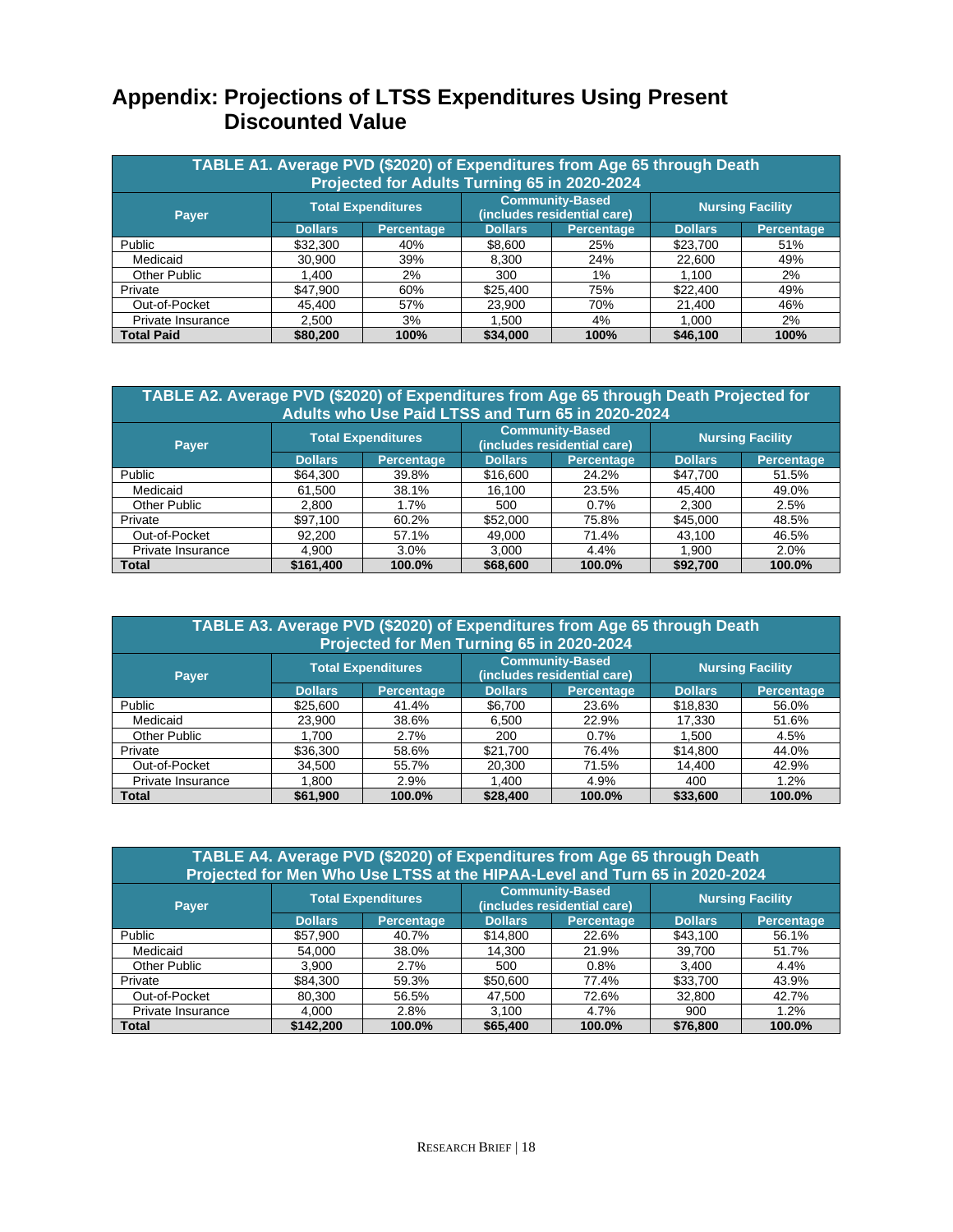| TABLE A5. Average PVD (\$2020) of Expenditures from Age 65 through Death<br>Projected for Women Turning 65 in 2020-2024 |                |                           |                |                                                       |                         |                   |  |
|-------------------------------------------------------------------------------------------------------------------------|----------------|---------------------------|----------------|-------------------------------------------------------|-------------------------|-------------------|--|
| Payer                                                                                                                   |                | <b>Total Expenditures</b> |                | <b>Community-Based</b><br>(includes residential care) | <b>Nursing Facility</b> |                   |  |
|                                                                                                                         | <b>Dollars</b> | <b>Percentage</b>         | <b>Dollars</b> | <b>Percentage</b>                                     | <b>Dollars</b>          | <b>Percentage</b> |  |
| Public                                                                                                                  | \$38,600       | 39.7%                     | \$10,300       | 26.3%                                                 | \$28,400                | 49.0%             |  |
| Medicaid                                                                                                                | 37.500         | 38.5%                     | 10.000         | 25.5%                                                 | 27,600                  | 47.6%             |  |
| Other Public                                                                                                            | 1.100          | 1.1%                      | 300            | 0.8%                                                  | 800                     | 1.4%              |  |
| Private                                                                                                                 | \$58,700       | 60.3%                     | \$28,900       | 73.7%                                                 | \$29,600                | 51.0%             |  |
| Out-of-Pocket                                                                                                           | 55,600         | 57.1%                     | 27,300         | 69.6%                                                 | 28,100                  | 48.4%             |  |
| Private Insurance                                                                                                       | 3,100          | 3.2%                      | 1.600          | 4.1%                                                  | 1,500                   | 2.6%              |  |
| <b>Total</b>                                                                                                            | \$97.300       | 100.0%                    | \$39,200       | 100.0%                                                | \$58,000                | 100.0%            |  |

| TABLE A6. Average PVD (\$2020) of Expenditures from Age 65 through Death<br>Projected for Women Who Use LTSS at the HIPAA-Level and Turn 65 in 2020-2024 |                |                           |                |                                                       |                         |                   |  |
|----------------------------------------------------------------------------------------------------------------------------------------------------------|----------------|---------------------------|----------------|-------------------------------------------------------|-------------------------|-------------------|--|
| <b>Payer</b>                                                                                                                                             |                | <b>Total Expenditures</b> |                | <b>Community-Based</b><br>(includes residential care) | <b>Nursing Facility</b> |                   |  |
|                                                                                                                                                          | <b>Dollars</b> | <b>Percentage</b>         | <b>Dollars</b> | Percentage                                            | <b>Dollars</b>          | <b>Percentage</b> |  |
| Public                                                                                                                                                   | \$69,000       | 39.3%                     | \$17.900       | 25.2%                                                 | \$51,000                | 48.8%             |  |
| Medicaid                                                                                                                                                 | 67.100         | 38.2%                     | 17.400         | 24.5%                                                 | 49.600                  | 47.5%             |  |
| Other Public                                                                                                                                             | 1.900          | 1.1%                      | 500            | 0.7%                                                  | 1,400                   | 1.3%              |  |
| Private                                                                                                                                                  | \$106.500      | 60.7%                     | \$53,100       | 74.8%                                                 | \$53,500                | 51.2%             |  |
| Out-of-Pocket                                                                                                                                            | 100.900        | 57.5%                     | 50.200         | 70.7%                                                 | 50,800                  | 48.6%             |  |
| Private Insurance                                                                                                                                        | 5,600          | 3.2%                      | 2.900          | 4.1%                                                  | 2,700                   | 2.6%              |  |
| <b>Total</b>                                                                                                                                             | \$175,500      | 100.0%                    | \$71.000       | 100.0%                                                | \$104.500               | 100.0%            |  |

|                   |                    | TABLE A7. Distribution of PVD (\$2020) of LTSS Expenditures from Age 65 through Death |             |              |                       | Projected for Adults Turning 65 in 2020-2024      |                       |                       |                         |                         |                         |             |
|-------------------|--------------------|---------------------------------------------------------------------------------------|-------------|--------------|-----------------------|---------------------------------------------------|-----------------------|-----------------------|-------------------------|-------------------------|-------------------------|-------------|
|                   |                    |                                                                                       |             |              |                       | Distribution of Sum (\$2020) of LTSS Expenditures | (% of people)         |                       |                         |                         |                         |             |
| Payer             | Average<br>Expend. | <b>Percent of</b><br>People<br>with<br>Expend.                                        | <b>None</b> | $<$ \$10.000 | \$10,000-<br>\$24,999 | \$25,000-<br>\$49,999                             | \$50,000-<br>\$74.999 | \$75,000-<br>\$99,999 | \$100,000-<br>\$149,999 | \$150,000-<br>\$199,999 | \$200,000-<br>\$249,999 | > \$250,000 |
| Public            | \$37.100           |                                                                                       |             |              |                       |                                                   |                       |                       |                         |                         |                         |             |
| Medicaid          | 29.800             | 20.4                                                                                  | 79.6        | 2.5          | 2.0                   | 2.6                                               | 1.9                   | 2.0                   | 2.6                     | 1.7                     | 1.4                     | 3.8         |
| Other Public      | 1.300              | 11.5                                                                                  | 88.5        | 10.0         | 0.3                   | 0.4                                               | 0.3                   | 0.2                   | 0.2                     | 0.1                     | 0.0                     | 0.1         |
| Private           | \$46,500           |                                                                                       |             |              |                       |                                                   |                       |                       |                         |                         |                         |             |
| Out-of-Pocket     | 44.300             | 40.4                                                                                  | 59.6        | 7.6          | 5.3                   | 6.4                                               | 3.9                   | 3.3                   | 4.2                     | 2.7                     | 2.1                     | 5.0         |
| Private Insurance | 2.200              | 3.1                                                                                   | 96.9        | 0.5          | 0.6                   | 0.5                                               | 0.5                   | 0.3                   | 0.3                     | 0.1                     | 0.1                     | 0.2         |
| <b>Total</b>      | \$83,600           | 50.2                                                                                  | 49.8        | 8.1          | 5.8                   | 6.0                                               | 4.0                   | 3.1                   | 4.8                     | 3.5                     | 2.9                     | 12.0        |

|         | TABLE A8. Mean and Distribution of PVD (\$2020) of Lifetime Medicaid LTSS Expenditures<br>Projected for Adults Turning 65 in 2020-2024 |                                                |             |              |                       |                                                   |                       |                       |                         |                         |                         |             |
|---------|----------------------------------------------------------------------------------------------------------------------------------------|------------------------------------------------|-------------|--------------|-----------------------|---------------------------------------------------|-----------------------|-----------------------|-------------------------|-------------------------|-------------------------|-------------|
|         |                                                                                                                                        |                                                |             |              |                       | Distribution of Sum (\$2020) of LTSS Expenditures | (% of people)         |                       |                         |                         |                         |             |
| Payer   | Average<br>Expend.                                                                                                                     | <b>Percent of</b><br>People<br>with<br>Expend. | <b>None</b> | $<$ \$10.000 | \$10,000-<br>\$24,999 | \$25,000-<br>\$49,999                             | \$50,000-<br>\$74.999 | \$75,000-<br>\$99,999 | \$100,000-<br>\$149,999 | \$150,000-<br>\$199,999 | \$200,000-<br>\$249,999 | > \$250,000 |
| Lowest  | 68.800                                                                                                                                 | 41.6                                           | 58.4        | 5.6          | 4.6                   | 3.8                                               | 3.5                   | 4.0                   | 5.4                     | 2.9                     | 2.5                     | 9.4         |
| Second  | 40.100                                                                                                                                 | 27.1                                           | 73.0        | 3.2          | 2.2                   | 3.8                                               | 2.5                   | 2.2                   | 3.3                     | 2.0                     | 2.5                     | 5.3         |
| Middle  | 30.000                                                                                                                                 | 21.1                                           | 78.9        | 2.6          | 2.1                   | 3.2                                               | 2.0                   | 2.1                   | 2.0                     | 1.7                     | 1.5                     | 4.0         |
| Fourth  | 15.200                                                                                                                                 | 13.2                                           | 86.8        | 1.6          | 1.2                   | 1.9                                               | 1.3                   | 1.4                   | 2.1                     | 1.5                     | 0.7                     | 1.5         |
| Highest | 8.300                                                                                                                                  | 7.1                                            | 92.9        | 0.4          | 0.8                   | 1.3                                               | 0.7                   | 1.0                   | ۱.1                     | 0.6                     | 0.5                     | 0.7         |
| Total   | \$29,800                                                                                                                               | 20.4                                           | 79.6        | 2.5          | 2.0                   | 2.6                                               | 1.9                   | 2.0                   | 2.6                     | 1.7                     | 1.4                     | 3.8         |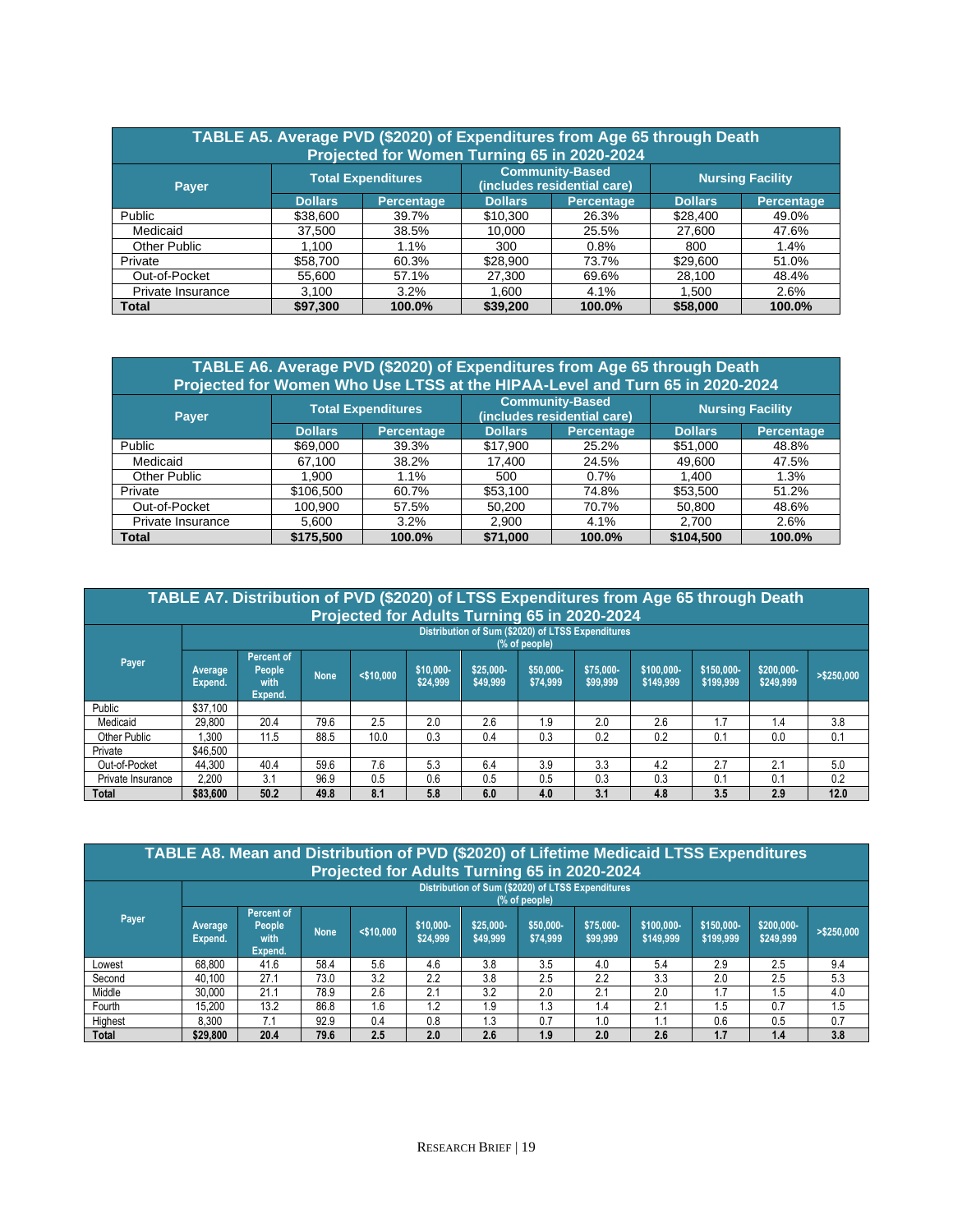| TABLE A9. Mean and Distribution of PVD (\$2020) of Lifetime Family Out-of-Pocket LTSS Expenditures<br>Projected for Adults Turning 65 in 2020-2024 |                    |                                                |      |              |                       |                                                   |                       |                       |                         |                         |                         |               |
|----------------------------------------------------------------------------------------------------------------------------------------------------|--------------------|------------------------------------------------|------|--------------|-----------------------|---------------------------------------------------|-----------------------|-----------------------|-------------------------|-------------------------|-------------------------|---------------|
|                                                                                                                                                    |                    |                                                |      |              |                       | Distribution of Sum (\$2020) of LTSS Expenditures | (% of people)         |                       |                         |                         |                         |               |
| Payer                                                                                                                                              | Average<br>Expend. | <b>Percent of</b><br>People<br>with<br>Expend. | None | $<$ \$10.000 | \$10,000-<br>\$24.999 | \$25,000-<br>\$49,999                             | \$50,000-<br>\$74.999 | \$75,000-<br>\$99,999 | \$100,000-<br>\$149,999 | \$150,000-<br>\$199,999 | \$200,000-<br>\$249.999 | $>$ \$250,000 |
| Lowest                                                                                                                                             | 23.400             | 33.1                                           | 66.9 | 8.0          | 5.8                   | 5.4                                               | 3.8                   | 2.6                   | 3.2                     | 1.6                     | 0.9                     | 1.9           |
| Second                                                                                                                                             | 33.100             | 40.4                                           | 59.7 | 8.4          | 6.4                   | 7.8                                               | 3.0                   | 4.3                   | 3.3                     | 2.3                     | 1.9                     | 3.0           |
| Middle                                                                                                                                             | 40.300             | 39.2                                           | 60.8 | 7.8          | 4.3                   | 5.3                                               | 4.6                   | 4.0                   | 4.3                     | 2.5                     | 1.7                     | 4.7           |
| Fourth                                                                                                                                             | 46.900             | 41.7                                           | 58.3 | 7.8          | 4.7                   | 6.2                                               | 3.3                   | 3.0                   | 5.8                     | 3.2                     | 2.6                     | 5.1           |
| Highest                                                                                                                                            | 64.200             | 47.2                                           | 52.8 | 6.6          | 5.5                   | 7.4                                               | 4.8                   | 3.1                   | 4.4                     | 3.6                     | 2.9                     | 8.9           |
| <b>Total</b>                                                                                                                                       | \$42,900           | 40.4                                           | 59.6 | 7.6          | 5.3                   | 6.4                                               | 3.9                   | 3.3                   | 4.2                     | 2.7                     | 2.1                     | 5.0           |

#### **TABLE A10A. Average PVD (\$2020) of Expenditures from Age 65 through Death Projected for Adults Who Turn 65 in 2020-2024, Including Only One-Third of Residential Care Projections**

| Payer.            |                | <b>Total Expenditures</b> |                | <b>Community-Based</b><br>(includes residential care) | <b>Nursing Facility</b> |                   |  |
|-------------------|----------------|---------------------------|----------------|-------------------------------------------------------|-------------------------|-------------------|--|
|                   | <b>Dollars</b> | <b>Percentage</b>         | <b>Dollars</b> | Percentage                                            | <b>Dollars</b>          | <b>Percentage</b> |  |
| Public            | 32,300         | 44.0%                     | 8.600          | 31.5%                                                 | 23,700                  | 51.4%             |  |
| Medicaid          | 30,900         | 42.1%                     | 8.300          | 30.4%                                                 | 22,600                  | 49.0%             |  |
| Other Public      | 1.400          | 1.9%                      | 300            | 1.1%                                                  | 1.100                   | 2.4%              |  |
| Private           | 41,100         | 56.0%                     | 18.700         | 68.5%                                                 | 22,400                  | 48.6%             |  |
| Out-of-Pocket     | 38.600         | 52.6%                     | 17.200         | 63.0%                                                 | 21,400                  | 46.4%             |  |
| Private Insurance | 2,500          | 3.4%                      | 1.500          | 5.5%                                                  | 1.000                   | 2.2%              |  |
| <b>Total</b>      | 73,400         | 100.0%                    | 27,300         | 100.0%                                                | 46,100                  | 100.0%            |  |

**NOTE**: Table A10A and Table A10B show two alternative estimates to Table A1. In the first (Table A10A), only one-third of family residential care costs are included, reflecting that some prefer to exclude the housing component of residential care. Using this approach, the out-of-pocket share declines (from 57% in Table A1 to 53%), and shares to all other payers increase. In the second (Table A10B), no family residential care costs are included. This approach compares more directly to estimates that rely on NHEA data, as they exclude most residential care, as it is not considered health care (Hartman, Kornfeld and Catlin 2010). Using this approach, the out-of-pocket share declines (from 57% in Table A1 to 50%), and shares to all other payers again increase mechanically.

#### **TABLE A10B. Average PVD (\$2020) of Expenditures from Age 65 through Death Projected for Adults Who Turn 65 in 2020-2024, Including No Residential Care Costs**

| Payer             |                                                                                                                                 | <b>Total Expenditures</b> |                | <b>Community-Based</b><br>(includes residential care) | <b>Nursing Facility</b> |                   |  |
|-------------------|---------------------------------------------------------------------------------------------------------------------------------|---------------------------|----------------|-------------------------------------------------------|-------------------------|-------------------|--|
|                   | <b>Dollars</b>                                                                                                                  | <b>Percentage</b>         | <b>Dollars</b> | <b>Percentage</b>                                     | <b>Dollars</b>          | <b>Percentage</b> |  |
| Public            | \$32,300                                                                                                                        | 46.1%                     | \$8.600        | 35.8%                                                 | \$23,700                | 51.4%             |  |
| Medicaid          | 30.900                                                                                                                          | 44.1%                     | 8.300          | 34.6%                                                 | 22.600                  | 49.0%             |  |
| Other Public      | 1.400                                                                                                                           | 2.0%                      | 300            | 1.3%                                                  | 1.100                   | 2.4%              |  |
| Private           | \$37,800                                                                                                                        | 53.9%                     | \$15,400       | 64.2%                                                 | \$22,400                | 48.6%             |  |
| Out-of-Pocket     | 35,300                                                                                                                          | 50.4%                     | 13.900         | 57.9%                                                 | 21.400                  | 46.4%             |  |
| Private Insurance | 2,500                                                                                                                           | 3.6%                      | 1.500          | 6.3%                                                  | 1,000                   | 2.2%              |  |
| <b>Total Paid</b> | \$70,100                                                                                                                        | 100.0%                    | \$24,000       | 100.0%                                                | \$46,100                | 100.0%            |  |
|                   | NOTE: Table A10A and Table A10B show two alternative estimates to Table A1<br>In the first $(Tahle \ 410)$<br>only one-third of |                           |                |                                                       |                         |                   |  |

**NOTE**: Table A10A and Table A10B show two alternative estimates to Table A1. In the first (Table A10A), only one-third of family residential care costs are included, reflecting that some prefer to exclude the housing component of residential care. Using this approach, the out-of-pocket share declines (from 57% in Table A1 to 53%), and shares to all other payers increase. In the second (Table A10B), no family residential care costs are included. This approach compares more directly to estimates that rely on NHEA data, as they exclude most residential care, as it is not considered health care (Hartman, Kornfeld and Catlin 2010). Using this approach, the out-of-pocket share declines (from 57% in Table A1 to 50%), and shares to all other payers again increase mechanically.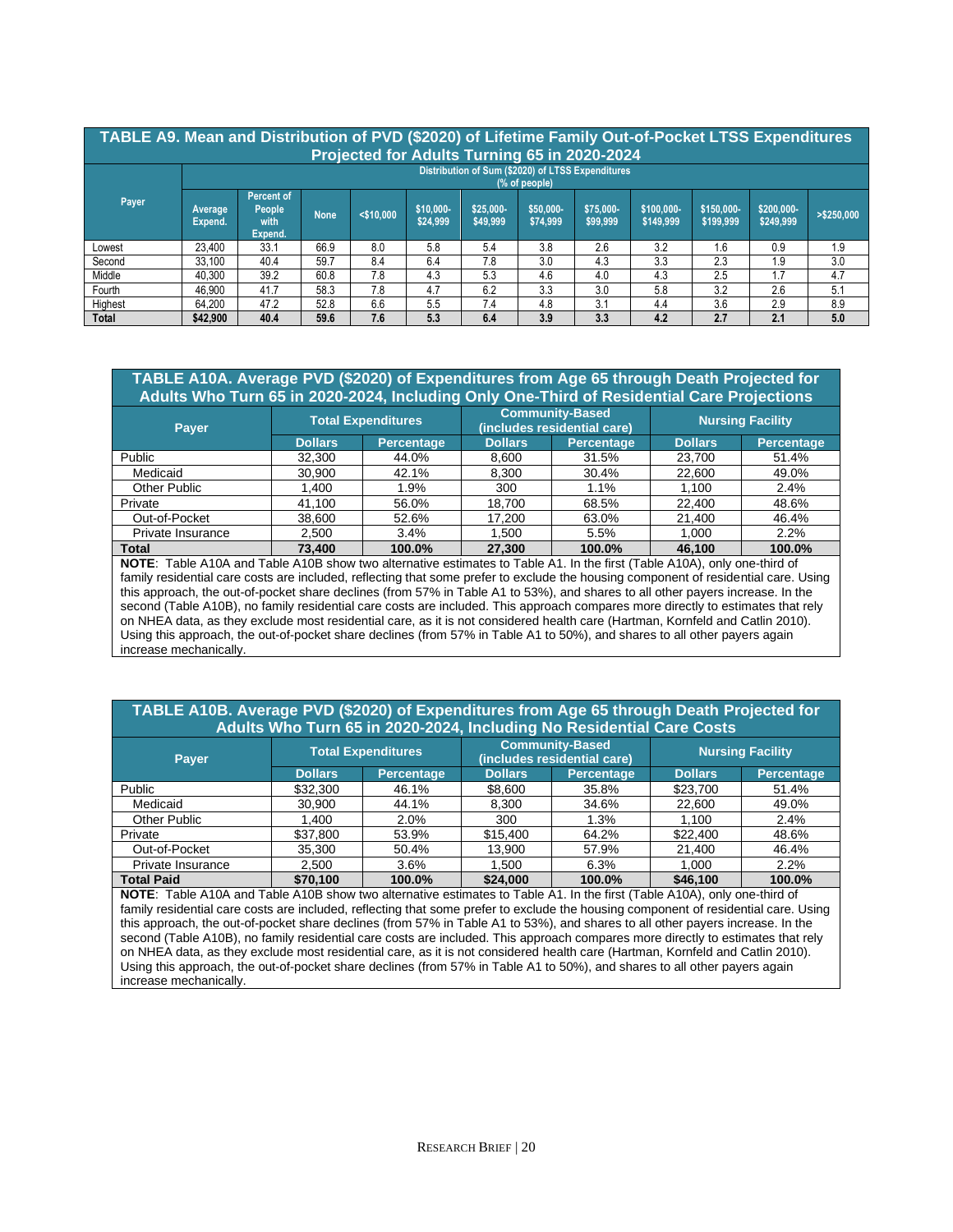This Research Brief, authored by Melissa Favreault (Urban Institute) and Judith Dey (U.S. Department of Health and Human Services), presents information about the risk of needing care and associated costs to provide content for policymakers and others considering long-term care financing proposals.

The authors gratefully acknowledge conceptual and modeling help from Owen Haaga, Paul Johnson, Richard Johnson, and Brenda Spillman. We also thank Lauren Anderson, Chris Giese, Richard Johnson, Harriet Komisar, William Marton, Al Schmitz, Brenda Spillman, Anne Tumlinson, and the late Joshua Wiener for helpful comments on earlier drafts of earlier versions of this brief and the longer report on which this brief is based. We are also grateful to them and others in the LTSS research community for extensive conversations about specification issues. Many advisory panel members and attendees of seminars describing earlier versions of these projections helped to refine our work. This remains work in progress that we will update regularly as new data become available. All errors are our own.

This brief was prepared under contract #HHSP233201600024I between HHS's ASPE/BHDAP and the Urban Institute. For additional information about this subject, you can visit the BHDAP home page at <https://aspe.hhs.gov/bhdap> or contact the ASPE Project Officers, at HHS/ASPE/BHDAP, Room 424E, H.H. Humphrey Building, 200 Independence Avenue, S.W., Washington, D.C., 20201; Judith.Dey@hhs.gov, Lauren.Anderson@hhs.gov, Helen.Lamont@hhs.gov.

The opinions and views expressed in this report are those of the authors. They do not reflect the views of the Department of Health and Human Services, the contractor or any other funding organization. This report was completed and submitted on October 2020.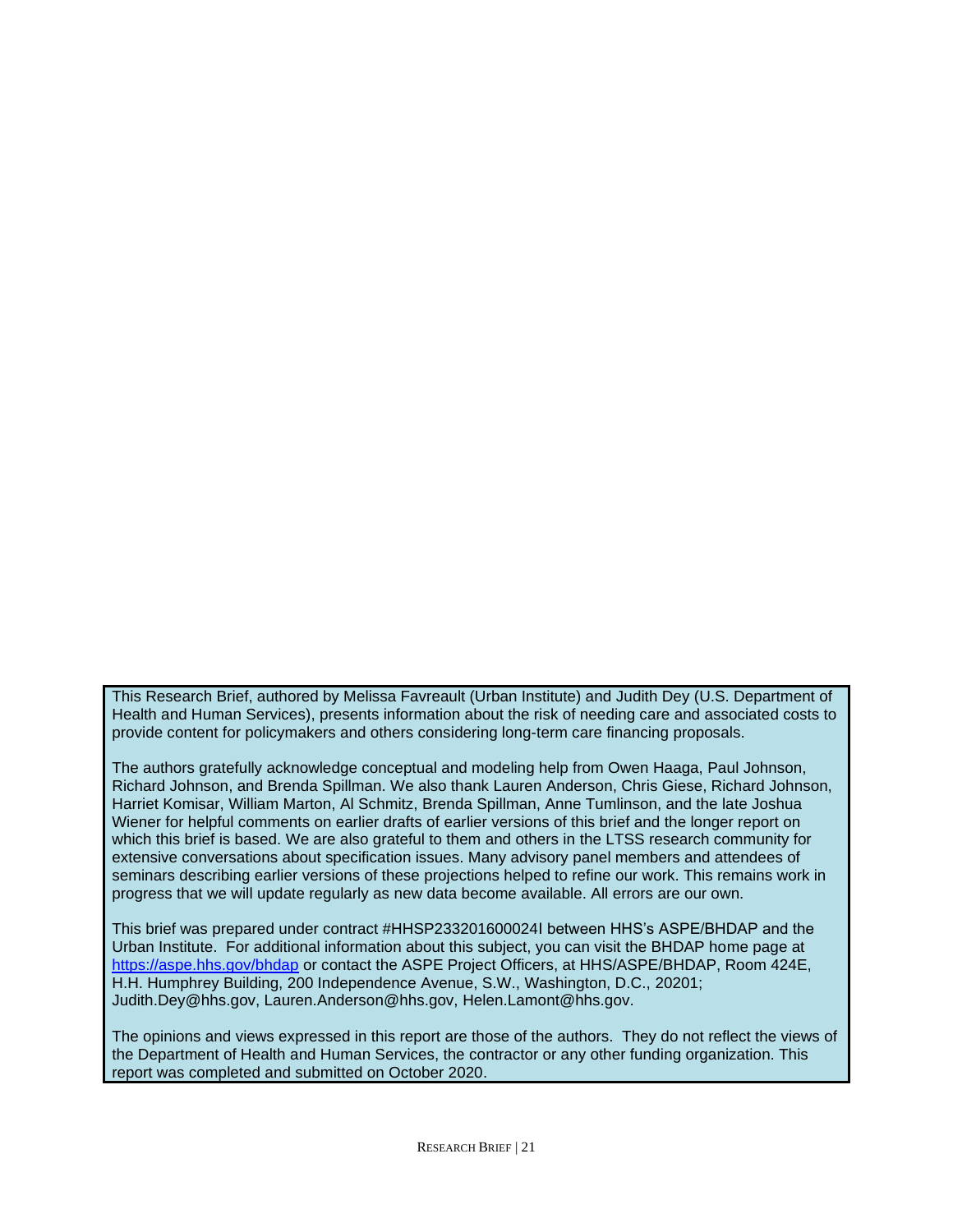# **IMPROVING HEALTH AND LONG-TERM CARE MODELING CAPACITY**

# Reports Available

### **Economic Hardship and Medicaid Enrollment in Later Life: Assessing the Impact of Disability, Health, and Marital Status Shocks**

- HTML [https://aspe.hhs.gov/basic-report/economic-hardship-and-medicaid](https://aspe.hhs.gov/basic-report/economic-hardship-and-medicaid-enrollment-later-life-assessing-impact-disability-health-and-marital-status-shocks)[enrollment-later-life-assessing-impact-disability-health-and-marital-status](https://aspe.hhs.gov/basic-report/economic-hardship-and-medicaid-enrollment-later-life-assessing-impact-disability-health-and-marital-status-shocks)[shocks](https://aspe.hhs.gov/basic-report/economic-hardship-and-medicaid-enrollment-later-life-assessing-impact-disability-health-and-marital-status-shocks)
- PDF [https://aspe.hhs.gov/pdf-report/economic-hardship-and-medicaid](https://aspe.hhs.gov/pdf-report/economic-hardship-and-medicaid-enrollment-later-life-assessing-impact-disability-health-and-marital-status-shocks)[enrollment-later-life-assessing-impact-disability-health-and-marital-status](https://aspe.hhs.gov/pdf-report/economic-hardship-and-medicaid-enrollment-later-life-assessing-impact-disability-health-and-marital-status-shocks)[shocks](https://aspe.hhs.gov/pdf-report/economic-hardship-and-medicaid-enrollment-later-life-assessing-impact-disability-health-and-marital-status-shocks)

### **Extended LTSS Utilization Makes Older Adults More Reliant on Medicaid Issue Brief**

| <b>HTML</b> | https://aspe.hhs.gov/basic-report/extended-ltss-utilization-makes-older- |
|-------------|--------------------------------------------------------------------------|
|             | adults-more-reliant-medicaid-issue-brief                                 |
| <b>PDF</b>  | https://aspe.hhs.gov/pdf-report/extended-ltss-utilization-makes-older-   |
|             | adults-more-reliant-medicaid-issue-brief                                 |

### **Most Older Adults Are Likely to Need and Use Long-Term Services and Supports Issue Brief**

| <b>HTML</b> | https://aspe.hhs.gov/basic-report/most-older-adults-are-likely-need-and-   |
|-------------|----------------------------------------------------------------------------|
|             | use-long-term-services-and-supports-issue-brief                            |
| <b>PDF</b>  | https://aspe.hhs.gov/pdf-report/most-older-adults-are-likely-need-and-use- |
|             | long-term-services-and-supports-issue-brief                                |

## **Risk of Economic Hardship Among Older Adults Issue Brief**

HTML [https://aspe.hhs.gov/basic-report/risk-economic-hardship-among-older](https://aspe.hhs.gov/basic-report/risk-economic-hardship-among-older-adults-issue-brief)[adults-issue-brief](https://aspe.hhs.gov/basic-report/risk-economic-hardship-among-older-adults-issue-brief) PDF [https://aspe.hhs.gov/pdf-report/risk-economic-hardship-among-older](https://aspe.hhs.gov/pdf-report/risk-economic-hardship-among-older-adults-issue-brief)[adults-issue-brief](https://aspe.hhs.gov/pdf-report/risk-economic-hardship-among-older-adults-issue-brief)